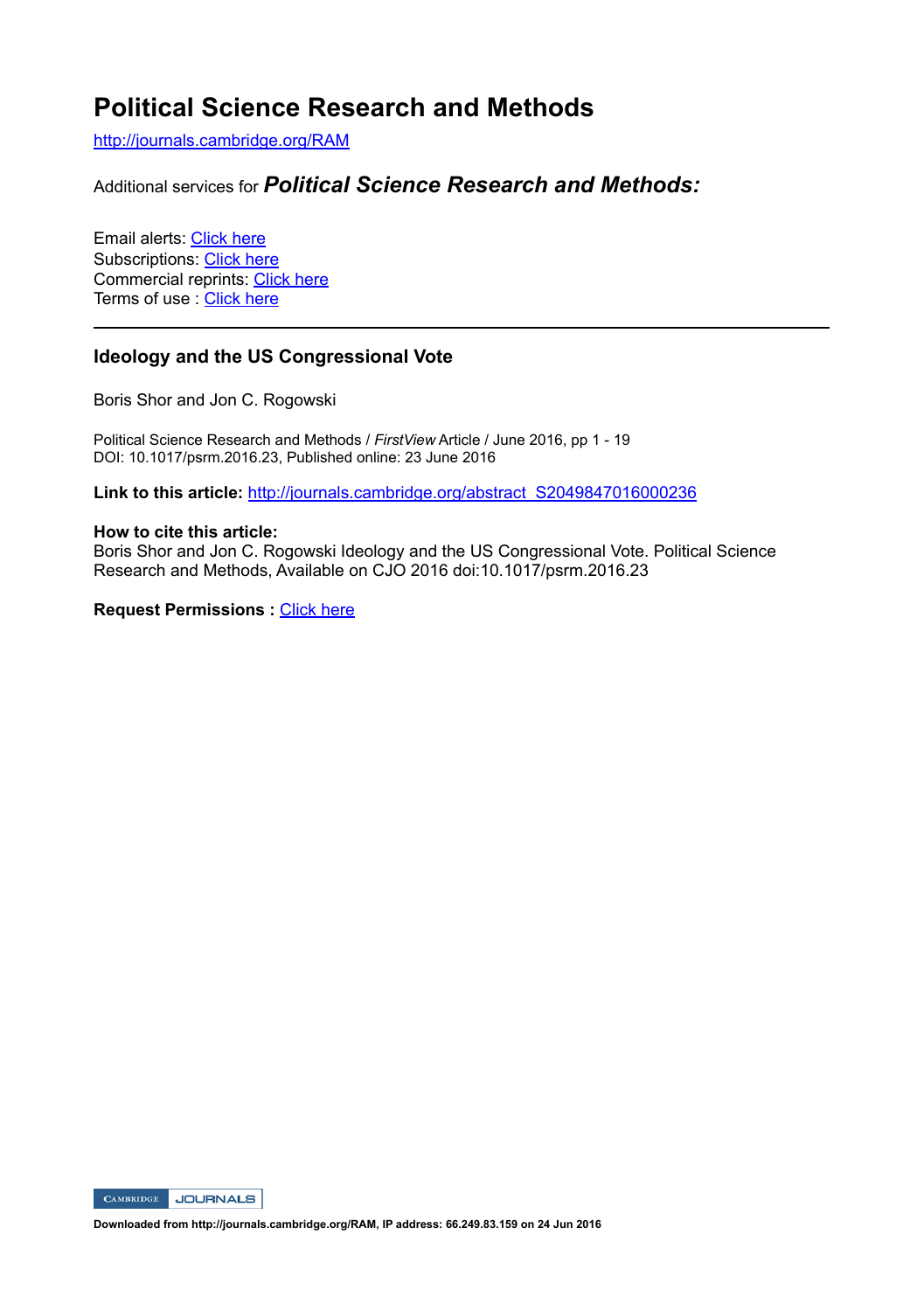© The European Political Science Association, 2016 doi:10.1017/psrm.2016.23

# Ideology and the US Congressional Vote\*

BORIS SHOR AND JON C. ROGOWSKI

arge class of theoretical models posits that voters choose candidates on the basis of issue congruence, but convincing empirical tests of this key claim remain elusive.<br>The most persistent difficulty is obtaining comparabl issue congruence, but convincing empirical tests of this key claim remain elusive. losing candidates, as well as voters. We address these issues using candidate surveys to characterize the electoral platforms for winners and losers, and large issue batteries in 2008 and 2010 to estimate voter preferences. Questions that were answered by both candidates and citizens allow us to jointly scale these estimates. We find robust evidence that vote choice in congressional elections is both strongly associated with spatial proximity and that individual-level and contextual variables commonly associated with congressional voting behavior condition the magnitude of its importance. Our results have important implications for theories of voter decision-making and electoral institutions.

Scholarship on American congressional elections has adopted competing perspectives about the role of ideology in election outcomes. On the one hand, borrowing from spatial models of electoral competition (Downs 1957; Groseclose 2001), empirical research on candidate behavior emphasizes the ways in which candidates strategically choose electoral platforms so as to maximize their chances of winning election (Ansolabehere, Snyder and Stewart [2001a;](#page-17-0) Burden [2004](#page-17-0); Brady, Han and Pope [2007;](#page-17-0) Ansolabehere and Jones [2010;](#page-17-0) Stone and Simas [2010](#page-19-0); Peress [2013\)](#page-19-0). Research on party positioning in multiparty systems similarly finds evidence that party positioning is responsive to voter preferences (Adams and Glasgow [2004;](#page-17-0) Ezrow [2007\)](#page-18-0). But on the other hand, research on voter behavior in congressional elections tends to emphasize everything but the importance of candidate ideology. Congressional candidates suffer from low levels of name recall and recognition (Zaller [1992\)](#page-19-0) and the electorate tends to have little interest in or knowledge of the issues (e.g., Berelson, Lazarsfeld and McPhee [1954](#page-17-0); Campbell et al. [1960](#page-17-0); Dalager [1996](#page-18-0)). With such high levels of voter ignorance, congressional election outcomes are believed to result largely from factors such as partisanship (Mann and Wolfinger [1980\)](#page-19-0), campaign spending (Jacobson [1990](#page-18-0)), and incumbency (Erikson [1971](#page-18-0); Cover [1977\)](#page-18-0).

<sup>\*</sup> Boris Shor, Assistant Professor, Department of Political Science, The University of Houston, 3551 Cullen Boulevard Room 447, Houston, TX 77204-3011 [\(boris@bshor.com\)](mailto:boris@bshor.com). Jon C. Rogowski, Assistant Professor, Department of Political Science, Washington University in St. Louis, One Brookings Drive, Campus Box 1063, St. Louis, MO 63130 ([jrogowski@wustl.edu\)](mailto:jrogowski@wustl.edu). The candidate survey data in this paper relies on the hard work of Chad Levinson, while roll call data was assembled in a major collaboration with Nolan McCarty, and assisted by Steven Rogers and Michelle Anderson. The authors thank Josh Clinton and Keith Krehbiel for comments on previous versions of this manuscript, and Andrew Gelman, David Park, Gerald Wright, Rob Van Houweling, Will Howell, Stephen Jessee, Michael Bailey, and seminar participants at Princeton, Stanford, UNC, Rochester, and Chicago for helpful discussions about earlier ideas. The authors thank Project Vote Smart for making their data available to them. The authors thank Adam Bonica, Garry Hollibaugh, Lawrence Rothenberg, and Kristin Rulison for providing their candidate data to the authors for comparison. The authors thank Simon Jackman for his invaluable software and assistance. The authors thank anonymous reviewers and to the editors and staff at PSRM for their many helpful suggestions. Funding for the 2008 survey was generously provided by the University of Chicago Harris School. The authors welcome comments and questions. Any errors are the authors own. To view supplementary material for this article, please visit http://dx.doi.org/10.1017/psrm.2016.23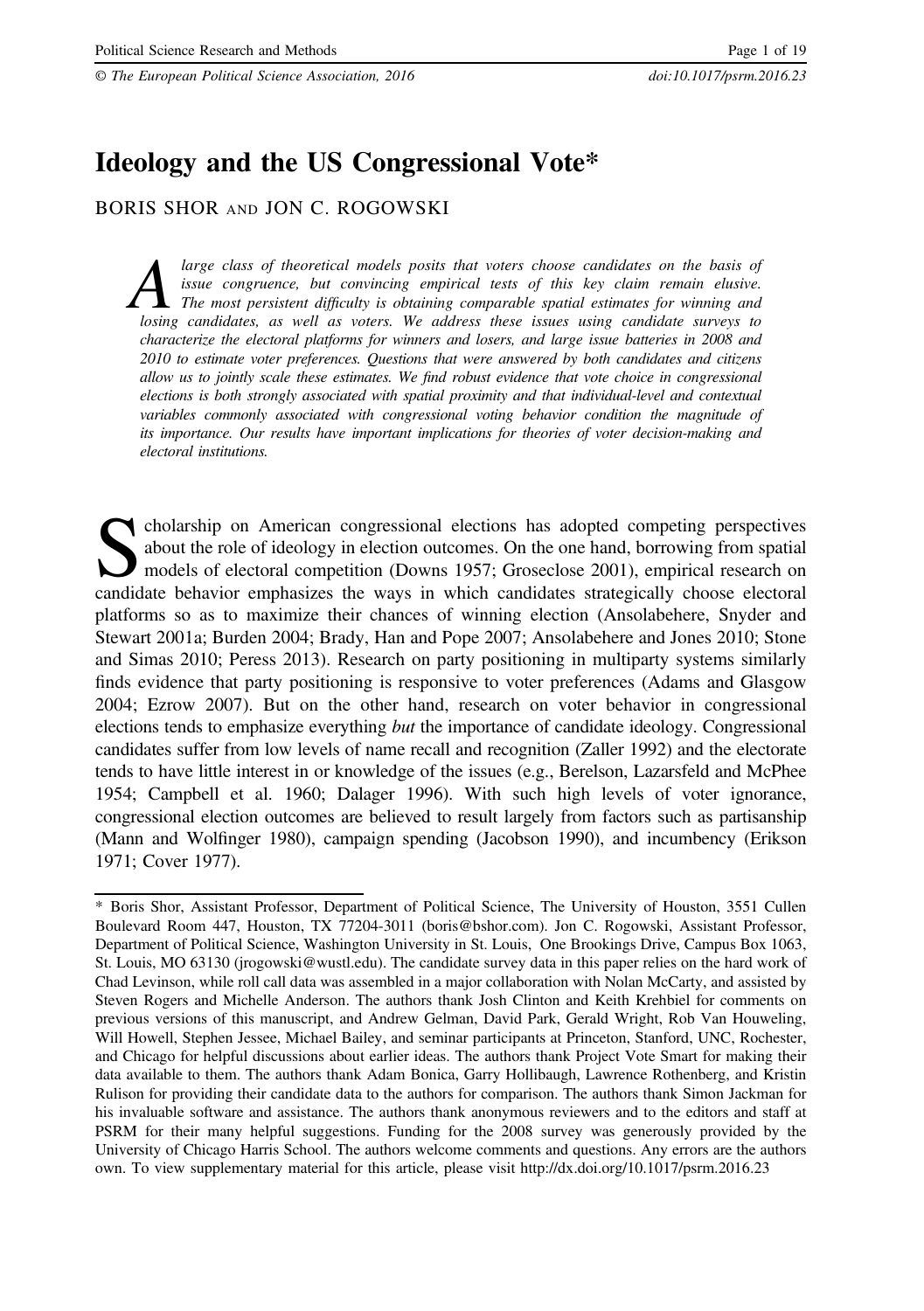We argue that previous scholarship on the determinants of individual-level vote choice in congressional elections suffers from a variety of limitations. In particular, comprehensive measures rarely exist for the platforms chosen by both candidates in the same congressional election. While roll call voting records may be a reasonable substitute for characterizing the ideology of incumbents seeking re-election, comparable data for challengers are scarce. The use of ideological self-identification scales to measure citizen ideology further introduces concerns about measurement error and interpersonal comparability. And finally, even if good measures existed for both candidates and citizens, it is unclear how to make comparisons between them. These limitations impeded efforts to determine how well citizens' vote choices in congressional elections reflect their ideological leanings.

This paper introduces new data to examine the relationship between candidate locations, citizen preferences, and vote choice in congressional elections. We estimate citizen preferences using large batteries of policy-oriented questions that appeared on two large national surveys: the 2008 Cooperative Congressional Analysis Project and the 2010 Cooperation Congressional Election Study. Using survey data collected by Project Vote Smart, we assess the spatial locations of pairs of candidates in hundreds of US House races. We leverage the similarities in the questions that appeared on both sets of surveys to generate joint estimates of candidate and citizen ideology.

Across both the 2008 presidential and 2010 midterm elections, we find, first, robust and substantial evidence that vote choice in congressional elections is strongly associated with the relative positions of the candidates. Even in these lower information and down-ballot elections, voters tend to support candidates whose issue positions most closely match their own views. Second, while partisans are strongly biased toward their copartisan candidate, vote decisions among partisans and Independents are both strongly responsive to candidate positioning. Third, though ideological voting is strongest in competitive elections, candidate positions are also strongly associated with vote choice even in relatively uncompetitive districts. And fourth, increased levels of campaign spending are associated with increased reliance on spatial proximity, yet *disparities* in campaign spending between candidates attenuate the importance of ideology. In sum, these findings revise traditional understandings of the role played by ideology in congressional elections and shed new light on how electoral outcomes reflect public preferences.

#### IDEOLOGY AND CONGRESSIONAL ELECTIONS

Scholars widely agree that candidates choose platforms that are responsive to the ideological preferences of the constituents they hope to represent. Theoretical models of electoral competition (Downs [1957;](#page-18-0) Enelow and Hinich [1984;](#page-18-0) McCarty and Poole [1998](#page-19-0); Adams et al. [2011](#page-17-0)) predict that congressional candidates will choose some ideological position that maximizes their chances of winning elections (McCarty and Poole [1998;](#page-19-0) Adams et al. [2011](#page-17-0)). Consistent with this expectation, empirical research finds a high degree of correspondence between the preferences of a district and the candidates that seek to represent them. Candidates' platform choices are responsive to district presidential vote shares (Ansolabehere, Snyder and Stewart [2001a;](#page-17-0) Burden [2004](#page-17-0)), incumbent members of Congress receive electoral penalties for ideologically extreme roll call voting records (Canes-Wrone, Brady and Cogan [2002](#page-17-0)), and candidates are motivated to appeal to their primary electorates (Brady, Han and Pope [2007](#page-17-0)).

The basic Downsian proximity model, upon which models of candidate competition are based, assumes that citizens support the candidate whose campaign platform most closely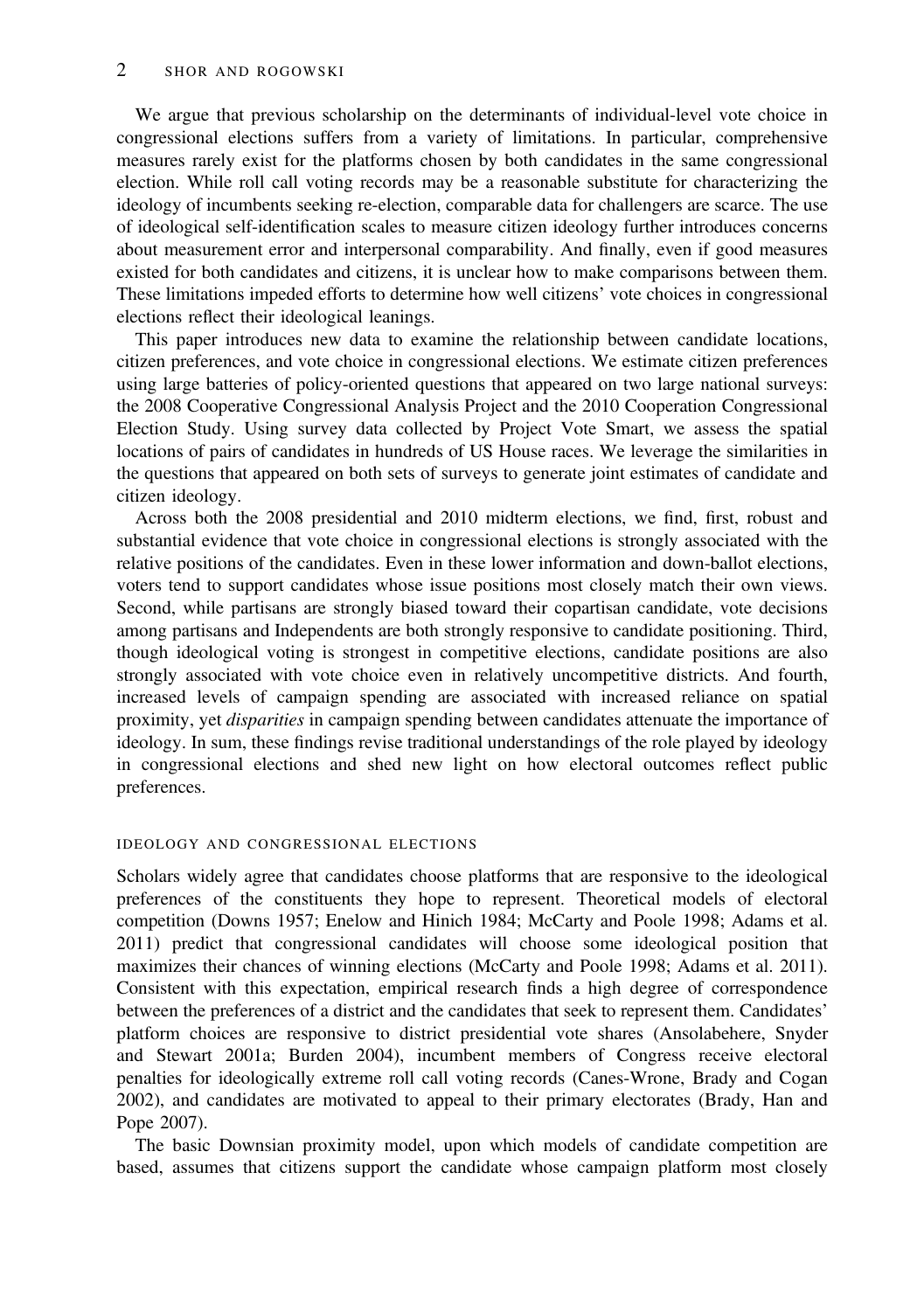reflects their underlying preferences.<sup>1</sup> Models of sincere voting behavior in two-candidate elections share the key maintained hypothesis that citizens are more likely to vote for a particular candidate as proximity increases between the two.<sup>2</sup> More precisely, proximity models of vote choice posit a decision rule whereby citizens use policy congruence to choose which candidate to support. A voter supports the Republican candidate if the Republican candidate's platform is closer to the citizen's ideal point than the Democratic candidate's platform, and supports the Democratic candidate if the Democrat's platform is closer to the citizen's ideal point than the Republican candidate's platform.<sup>3</sup> This intuition can be formalized as follows:

\n Note for Republican if 
$$
|x_{ij} - x_j^D| > |x_{ij} - x_j^R|
$$
\n

\n\n Note for Demoncraft  $|x_{ij} - x_j^D| < |x_{ij} - x_j^R|$ ,\n

where i and j index citizens and electoral districts, respectively, x denotes the ideal points or platforms of citizens and candidates, and the superscripts  $D$  and  $R$  indicate the partisanship of the candidate in electoral district *j*. The quantity  $|x_{ij} - x_j^D| - |x_{ij} - x_j^R|$  characterizes the Republican candidate's *proximity advantage* relative to the Democratic candidate, where positive values indicate that the Republican candidate is more proximate to the voter than the Democratic candidate, and negative values indicate that the Democratic candidate is more proximate to the voter than the Republican candidate. In a probabilistic model of vote choice, the probability a voter  $i$  will support the Republican candidate increases in the value of this quantity.

But though the literature is clear that ideological positioning is at or near the top of the electoral calculus used by candidates, most scholarly accounts of behavior in congressional elections discount or reject the applicability of the proximity model for vote choice. The Michigan school emphasizes the importance of party identification (Campbell et al. [1960;](#page-17-0) Miller and Stokes [1963](#page-19-0)), which operates as a "standing decision" in which voters support copartisan candidates unless there is a strong reason to do otherwise (Key [1959](#page-19-0)). Other scholarship argues proximity voting is not possible in congressional elections due to most voters' lack of information about the candidates' issue positions (e.g., Berelson, Lazarsfeld and McPhee [1954;](#page-17-0) Campbell et al. [1960\)](#page-17-0). Most people have poor knowledge of their representatives' policy positions (Hurley and Hill [1980\)](#page-18-0) and do not pay close attention to issues discussed during the campaign (Dalager [1996](#page-18-0)). A related perspective suggests that ideological voting does not occur in congressional elections because most citizens lack well-defined ideological views in the first place (Converse [1964](#page-18-0); Zaller [1992](#page-19-0)). According to this view, voters cannot relate their views to the candidates' if they possess no views of their own.

The uncompetitiveness of most congressional races casts additional doubt on the proposition that congressional vote choice is structured by ideological proximity. In uncompetitive electoral environments, the dominant candidate's "advantages in skill, name recognition, campaign resources, and stylistic fit with the district tend to overwhelm voters" ideological considerations' (Burden [2004](#page-17-0), 213). Alternatively, the unequal distribution of resources in most electoral

<sup>&</sup>lt;sup>1</sup> Throughout this paper, we refer to the Downsian model as the "proximity" model in recognition of alternative spatial theories of vote choice that emphasize directional considerations. <sup>2</sup> Even models that introduce multiple dimensions (whether or not the additional dimensions are concerned

with policy considerations) or strategic voting (Austen-Smith and Banks [1988;](#page-17-0) Kedar [2005\)](#page-19-0) still posit that voters place at least some weight on policy congruence.<br><sup>3</sup> In a strict proximity model, if the citizen is equidistant from both candidates, or if both candidates choose

the same ideal point, citizens are likely not to cast a vote at all because the citizen suffers no loss in utility income from the election of either candidate.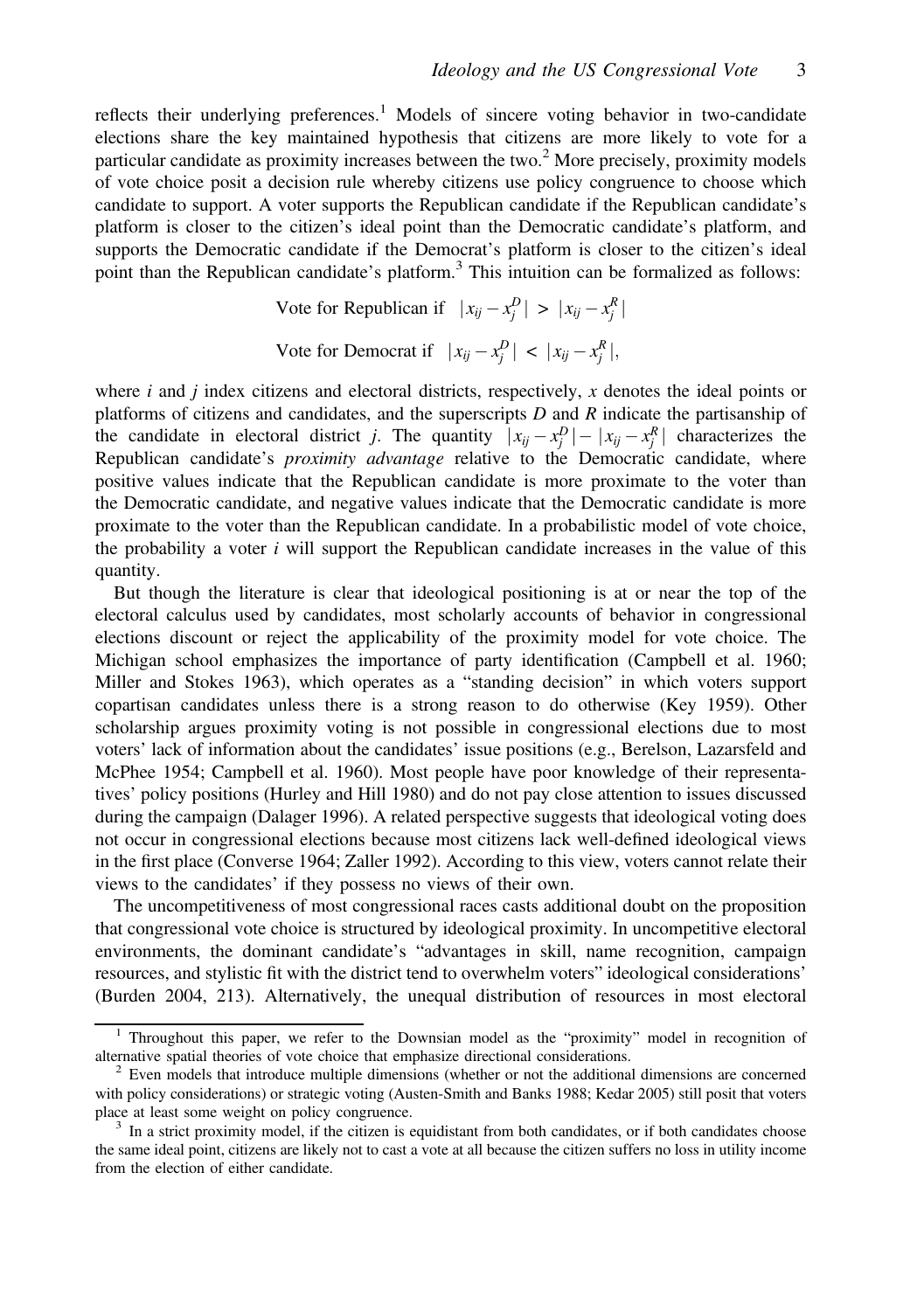campaigns could distract most voters from a sober consideration of the candidates' issue positions. In addition, the extensive work on the incumbency advantage (e.g., Erikson [1971](#page-18-0); Cox and Katz [1996](#page-18-0); Ansolabehere, Snyder and Stewart [2000\)](#page-17-0) suggests that the force of incumbency may lead voters to support a popular incumbent even when the incumbent's policy views conflict with citizen preferences.

The voluminous literature on campaign spending suggests that campaign finance overwhelms the importance of ideology in influencing vote choice in congressional elections.<sup>4</sup> Though most of this research does not focus on how spending affects individual voting decisions (Jacobson [1990](#page-18-0) is an important exception), vote choice could be based largely on which candidate spends the largest amount of money and thus has the highest level of name recognition. Alternatively, spending could be used to obfuscate one's issue position (or that of the opponent), misinform or mislead the public, or shift the public's focus to other, non-policy attributes of the candidates.

On the whole, then, existing accounts implicate plenty of factors in vote choice in congressional elections, but the ideological content of the competing candidates' platforms do not play a prominent role in these explanations. The available empirical evidence appears to support this claim (see e.g., Kinder [1998](#page-19-0)). Most models of candidate competition that assume sincere behavior by voters, however, rely on the maintained hypothesis that citizens choose candidates according to ideological proximity (Downs [1957;](#page-18-0) Enelow and Hinich [1984](#page-18-0)). Though previous work has examined the aggregate relationship between candidate (Ansolabehere, Snyder and Stewart [2001a](#page-17-0); Burden [2004\)](#page-17-0) and legislator (Canes-Wrone, Brady and Cogan [2002\)](#page-17-0) ideology and general election performance, direct tests of this maintained hypothesis at the individual level have largely eluded empirical research. While the findings from these studies are compatible with our theoretical perspective, this literature does not directly assess the ideological distance between districts and legislators, nor does it establish what factors may condition the importance of spatial proximity across electoral contexts or among individuals. This paper, therefore, represents an important contribution to the literature on elections and spatial voting because we directly model the locations of individual citizens and both candidates, enabling us to directly evaluate the ideological distances between voters and candidates and compare these distances with vote choices.

In studies most similar to ours, Jessee ([2009,](#page-18-0) [2010, 2012](#page-19-0)) finds strong evidence that citizens do in fact cast votes for presidential candidates that correspond well with proximity theory. However, whether these results apply similarly to congressional elections is less certain. Presidential contests last for months or years, and even disinterested political observers are likely to have some idea of where the presidential candidates stand on the major issues of the day. The lower salience and information levels in congressional races, their lack of competitiveness, the ability of incumbents to target distributive benefits to one's home district, all suggest that ideology and proximity voting may not play significant roles in congressional voting behavior.

In this paper, we examine how and when congressional vote choice is influenced by ideological proximity voting. We use the concept of *spatial bias* (Persson and Tabellini [2000](#page-19-0); Adams [2001;](#page-16-0) Adams, Merrill and Grofman [2005](#page-16-0); Jessee [2009](#page-18-0); Jessee [2010](#page-19-0)) to examine how the factors identified by previous scholars condition the impact of ideological proximity in congressional elections. In particular, we examine how the individual-level and contextual-level

<sup>&</sup>lt;sup>4</sup> Some research Jacobson ([1978, 1990](#page-18-0)) finds that challengers receive more votes when they spend more money, but spending by incumbents has no effect. Green and Krasno [\(1988\)](#page-18-0) and Gerber [\(1998](#page-18-0)) find that both increase their vote shares by spending more money, while Levitt and Snyder ([1995\)](#page-19-0) concludes that campaign spending by either candidate has little if any effect.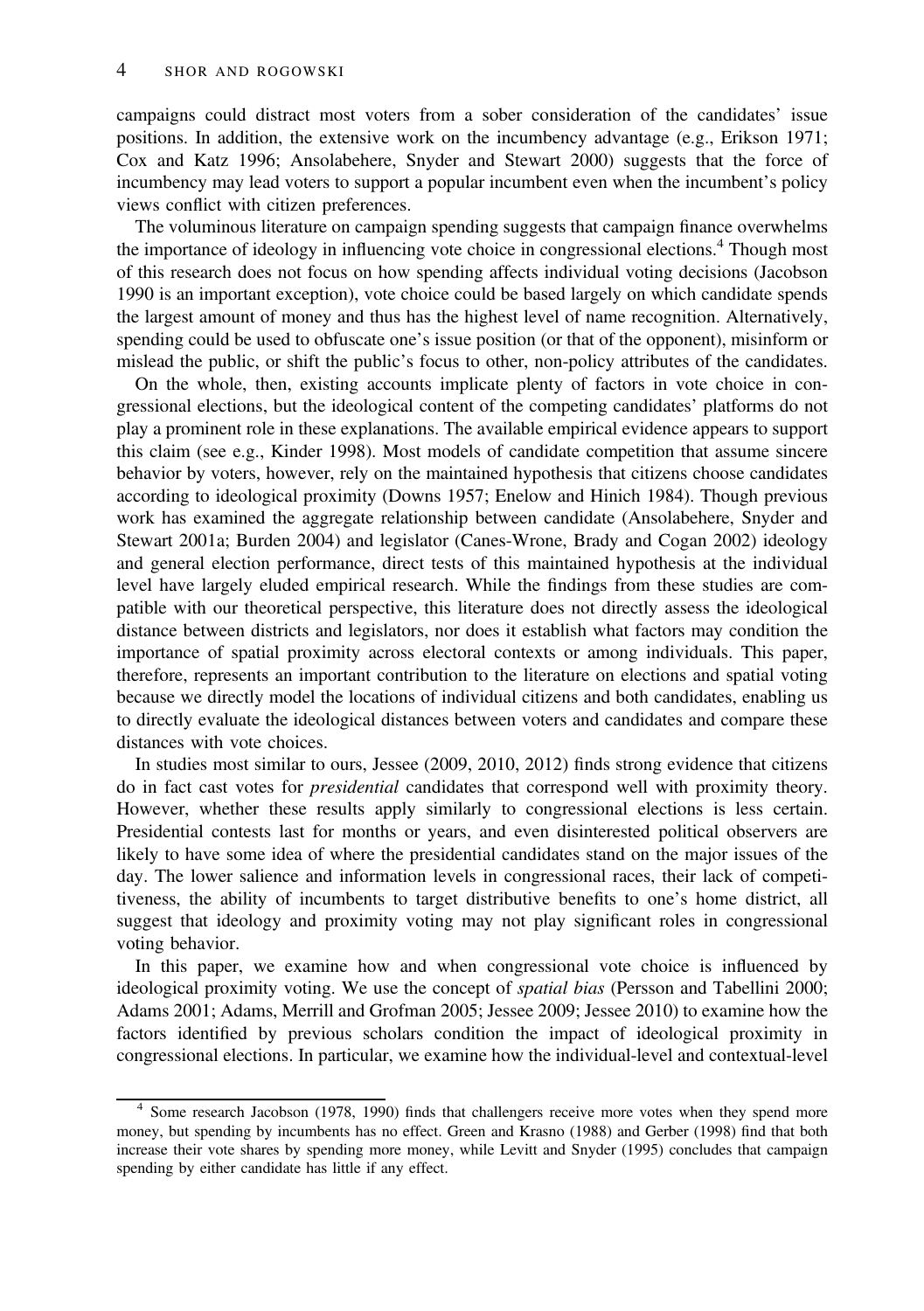| Factors      | <b>How Measured</b>                   | Expected Relationship With Ideological Proximity |  |  |  |
|--------------|---------------------------------------|--------------------------------------------------|--|--|--|
| Partisanship | Individual-level party identification | Lower among party identifiers                    |  |  |  |
| Competition  | Pre-election toss-up                  | Increased relative to uncompetitive districts    |  |  |  |
| Competition  | Parity in spending levels             | Increases with parity                            |  |  |  |
| Spending     | Total spending by candidates          | Ambiguous                                        |  |  |  |

TABLE 1 Expected Relationships Between Ideological Proximity and Individual-Level and Contextual Factors

factors noted above either attenuate or augment the relationship between ideological proximity and a voter's support for a candidate. So doing, we leverage both the rich empirical literature on congressional elections and theoretical models of electoral competition to better understand when elections more effectively communicate the public's preferences. Table 1 summarizes the hypotheses derived from existing literature about how the factors cited above affect the importance of ideological proximity in congressional elections.

### EMPIRICAL TESTS OF PROXIMITY VOTING

The requirements for a test of proximity voting in congressional elections can be compared with a three-legged stool. We need data on the policy preferences of voters, incumbents, and challengers, and these measures need to be in a common scale. Existing approaches fall short in one way or another. Ansolabehere, Snyder and Stewart [\(2001a](#page-17-0)) and Burden [\(2004](#page-17-0)) have same-scale data on both candidates, but not voters. Bonica [\(2013](#page-17-0)) generates high-quality common space estimates of candidates and donors using campaign finance data, but the donor estimates do not characterize a representative sample of voters, nor are contributions linked explicitly to vote choice.

Research that characterizes a common ideological space for citizens and legislators enables scholars to test claims about representation (Gerber and Lewis [2004](#page-18-0); Bafumi and Herron [2010;](#page-17-0) Warshaw and Rodden [2012](#page-19-0)), but does not provide information about the *losing* candidates in congressional races and thus does not permit tests of proximity voting. For all the work done in estimating latent preferences of elected political actors, very little has been done to examine the entirety of campaign platforms that congressional candidates present to voters—and thus fully characterize the electoral choices that are modeled in spatial theory. The reason is simple: while roll call data exist for candidates who eventually win, no similar record of policy preferences systematically exists for losing candidates. The electoral platforms for the latter remain a black box.

Yet even if we were to obtain good measures of candidate preferences, and the use of survey instruments resulted in perfect estimates of respondent preferences, only weak comparisons could be made between the two. The most painful limitation is that they cannot be compared with each other directly on the same scale. Responsiveness in representation could be assessed (Clinton [2006](#page-17-0)), but not congruence. Nor could proximity voting be evaluated, as no ideological distances between voters or candidates can be constructed.

The main tack to measuring both candidates and voters on the same scale relies on selfreported ideology and survey respondents' perceptions of candidate ideology (Erikson and Romero [1990](#page-18-0); Alvarez and Nagler [1995;](#page-17-0) Merrill and Grofman [1999](#page-19-0)). However, these measures are likely to be extremely noisy. A measurement error approach (Achen [1975;](#page-16-0) Ansolabehere, Rodden and Snyder [2008](#page-17-0); Benoit, Laver and Mikhaylov [2009\)](#page-17-0) can address the noise issue but has no bearing on the common scale problem. Self-reports are also likely to be systematically biased (Conover and Feldman [1982\)](#page-18-0) because survey respondents "understand the 'same'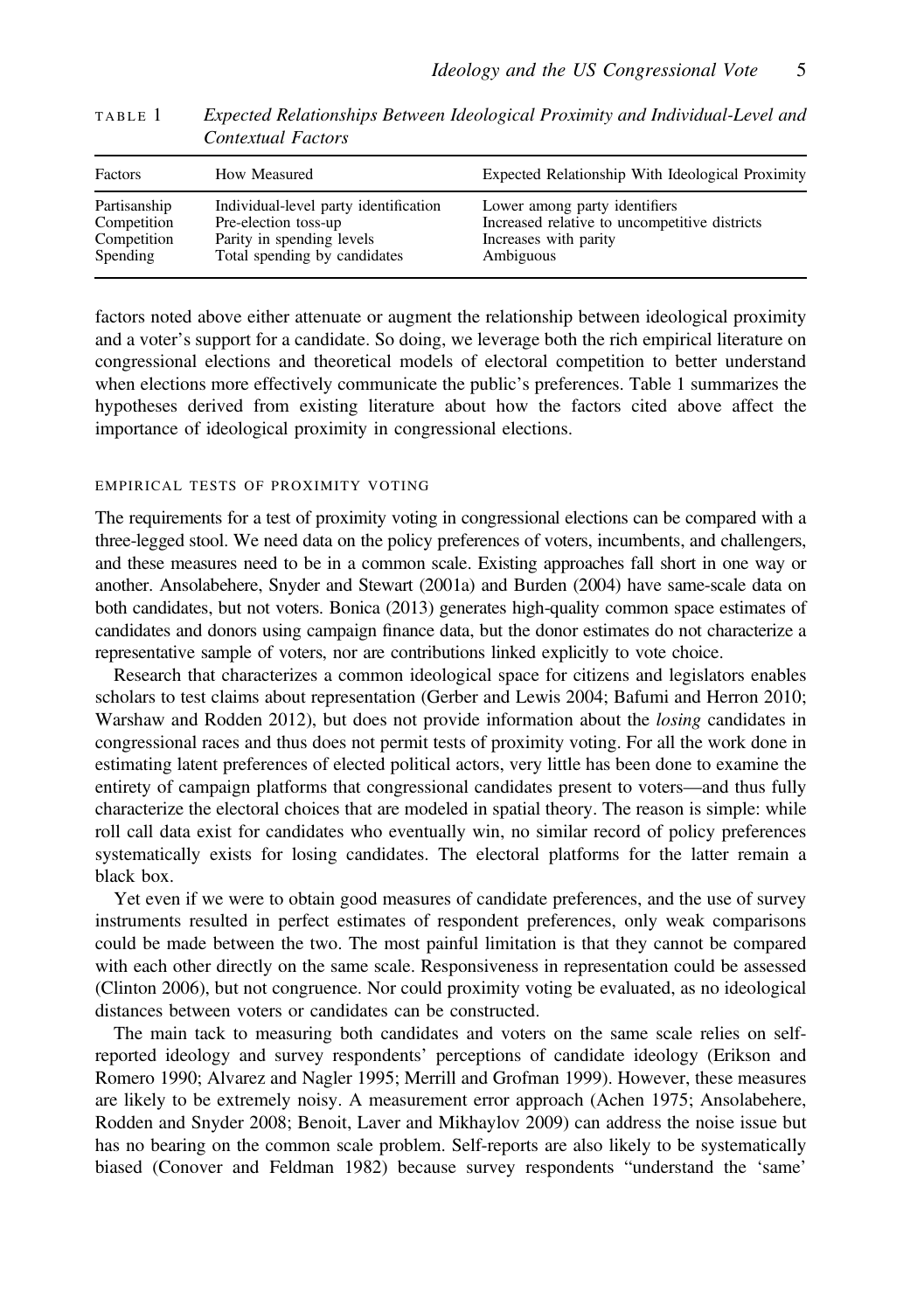question in vastly different ways" (Brady [1985](#page-17-0)) and may disagree about what it means to be "liberal," "moderate," or "conservative." Stone and Simas [\(2010](#page-19-0)) and Buttice and Stone ([2012\)](#page-17-0) present a novel extension to this approach by asking experts to place the congressional candidates on the standard seven-point ideological scale, which are then aggregated and compared with survey respondents' self-reports. This approach still assumes that survey respondents used the seven-point scale in a common way and that experts' and individuals' perceptions of the ideological continuum describes a common space.

We address these challenges by combining large-scale survey data with novel data on the platforms chosen by both winning and losing candidates in a large sample of US House races in 2008 and 2010. We estimate candidates' platforms and citizens' preferences using scores of policy-based questions that were publicly answered (by candidates) or appeared on public opinion surveys (for citizens). Specifically, we adopt the framework of Shor and McCarty [\(2011](#page-19-0)), which uses questions from Project Vote Smart's candidate surveys. We exploit the similarities between these surveys of legislative candidates and items found in two large surveys as a solution to the challenges in studying the spatial model. Crucially for our purposes, many identical or otherwise substantially similar questions appeared in each data source. Thus, leveraging these similarities across altogether different data sets, we generate joint estimates of candidate and citizen ideology. Treating citizens as if they were legislators, we use standard ideal point estimation techniques to derive spatial location parameters for constituents and candidates jointly. To our knowledge, this is the most comprehensive study to date that jointly characterizes preferences between the public and candidates. By linking together survey respondents and their local congressional candidates, then, we examine the extent to which spatial proximity between candidates and voters is associated with citizens' voting decisions. In the next section, we detail that data collection and bridging effort.

#### DATA AND METHODS

### Individual-Level Data

We employ data from two surveys: our module in the 2008 Cooperative Campaign Analysis Project (CCAP) (Jackman and Vavreck [2010\)](#page-18-0), and the common content of the 2010 Cooperative Congressional Election Study (CCES). The CCAP module was administered to over 4200 respondents, while the 2010 CCES included data for over 55,000 respondents. Using these surveys in combination enables us to evaluate vote choices in hundreds of US House elections. Both surveys included large batteries of policy-oriented questions, which we use to characterize citizen preferences using a similar approach as that found in Ansolabehere, Rodden and Snyder ([2008\)](#page-17-0). Moreover, the combination of these two surveys enables us to explore whether and how proximity voting varies across presidential and midterm election cycles.

We include those respondents from districts in which we have data for *both* major party candidates. This focuses our attention on a smaller subset—although still quite substantial—of the total number of respondents in these surveys. Though the races included in our sample do not comprise the entire universe of election contests in any electoral year, we find that these districts are quite representative of all contested races. In no year do districts in the sample differ in significant ways on major political and demographic variables (the online appendix has these detailed comparisons).

Both surveys contained large batteries of policy-oriented questions that we use to characterize the ideological locations of the survey respondents.<sup>5</sup> This approach avoids problems with

<sup>&</sup>lt;sup>5</sup> We use only these policy-based questions in our construction of voters' preference estimates, in contrast to other work that also uses data on individuals' partisanship and vote choices. Thus, we avoid using vote choice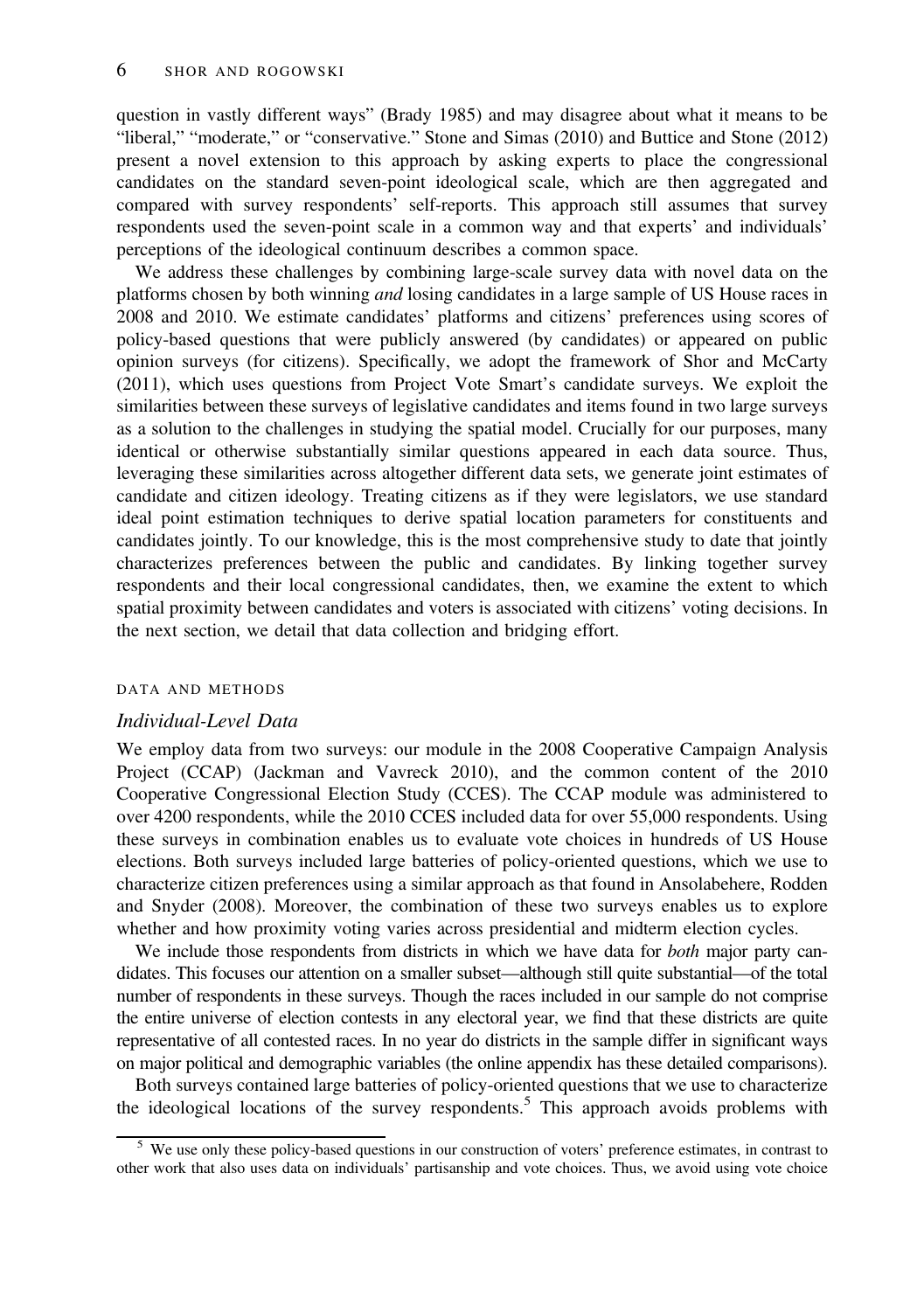| Year | Survey      | Respondents $(N)$ | House Races $(N)$ | Voter Questions $(N)$ | Bridge Questions $(N)$ |
|------|-------------|-------------------|-------------------|-----------------------|------------------------|
| 2008 | <b>CCAP</b> | 1412              | 179               | 76, 15, 103           | 76, 15, 103            |
| 2010 | <b>CCES</b> | 25,833            | 312               | 40                    | 18                     |

TABLE 2 Sample Sizes for Survey Respondents, House Candidates, and Policy Preference Questions

Note: The 2008 survey combined samples from March 2008 with 76 NPAT questions (all bridge questions by designed), and two separate September 2008 samples with 15 and 103. Results are robust to dropping the 15 question sample.

CCAP = Cooperative Campaign Analysis Project; CCES = Cooperative Congressional Election Study.

projection because the policy questions on the survey generally concern the major policy issues—for instance, abortion, same-sex marriage, and health care—and it seems unlikely that respondents adopt the issue position of their favored local House candidate on such significant issues. Virtually all of the policy-oriented questions on the CCAP and CCES were presented in dichotomous format. The sample sizes and the number of policy-based questions for each survey are summarized in Table 2.<sup>6</sup>

We use the National Political Awareness Test (NPAT) to characterize candidates' electoral platforms. This survey is administered each electoral cycle to state and federal candidates by the non-partisan Project Vote Smart. The questions asked by the NPAT cover a wide range of policy matters, including national security, social issues, fiscal policy, environmentalism, and many more.<sup>7</sup> Virtually all of these questions present binary choice response options ideal for scaling. The other major advantage of the NPAT survey is that it includes responses from losing challengers, who do not compile subsequent roll call voting records. We describe the details of the candidate sample in Appendix A.

These measures of candidate platform locations correspond quite strongly with other related measures. Our incumbent scores correlate with purely roll call-based ideal points in the 0.90 range. The real test is in the challenger scores for whom far less information is available. We compared our challenger scores with those from Hollibaugh, Rothenberg and Rulison ([2013\)](#page-18-0), who estimates their ideology using the scaling procedure from Aldrich and McKelvey [\(1977](#page-17-0)) using survey respondents' estimates of candidates' positions. The correlation between the two challenger measures is 0.69 for 2008 (the only year of overlap). Bonica ([2013\)](#page-17-0) uses campaign finance data and a correspondence analysis estimation technique to derive ideal point estimates for both incumbents and challengers. The correlation between the two challenger measures is 0.75 for 2008, and 0.88 for 2010. The very high correlations with other measures that use entirely different data sources lends confidence to our assessment of platform locations.

# Bridging

We use questions that appear on both the surveys and candidate questionnaires to generate a common ideological space for both voters and candidates. The bridging enterprise is simplest

<sup>(</sup>F'note continued)

data to both characterize individuals' preferences and as the dependent variable in our subsequent analyses (Clinton [2007\)](#page-17-0).<br><sup>6</sup> Our summary measure of ideology obtains its stability both from the large of number of questions as well as

the comprehensive range of issue areas covered by them.<br><sup>7</sup> Other studies using these data include Ansolabehere, Snyder and Stewart [\(2001](#page-17-0)a), Ansolabehere, Snyder

and Stewart ([2001b](#page-17-0)), Battista and Richman ([2011\)](#page-17-0), Richman [\(2011](#page-19-0)), Shor and McCarty [\(2011](#page-19-0)).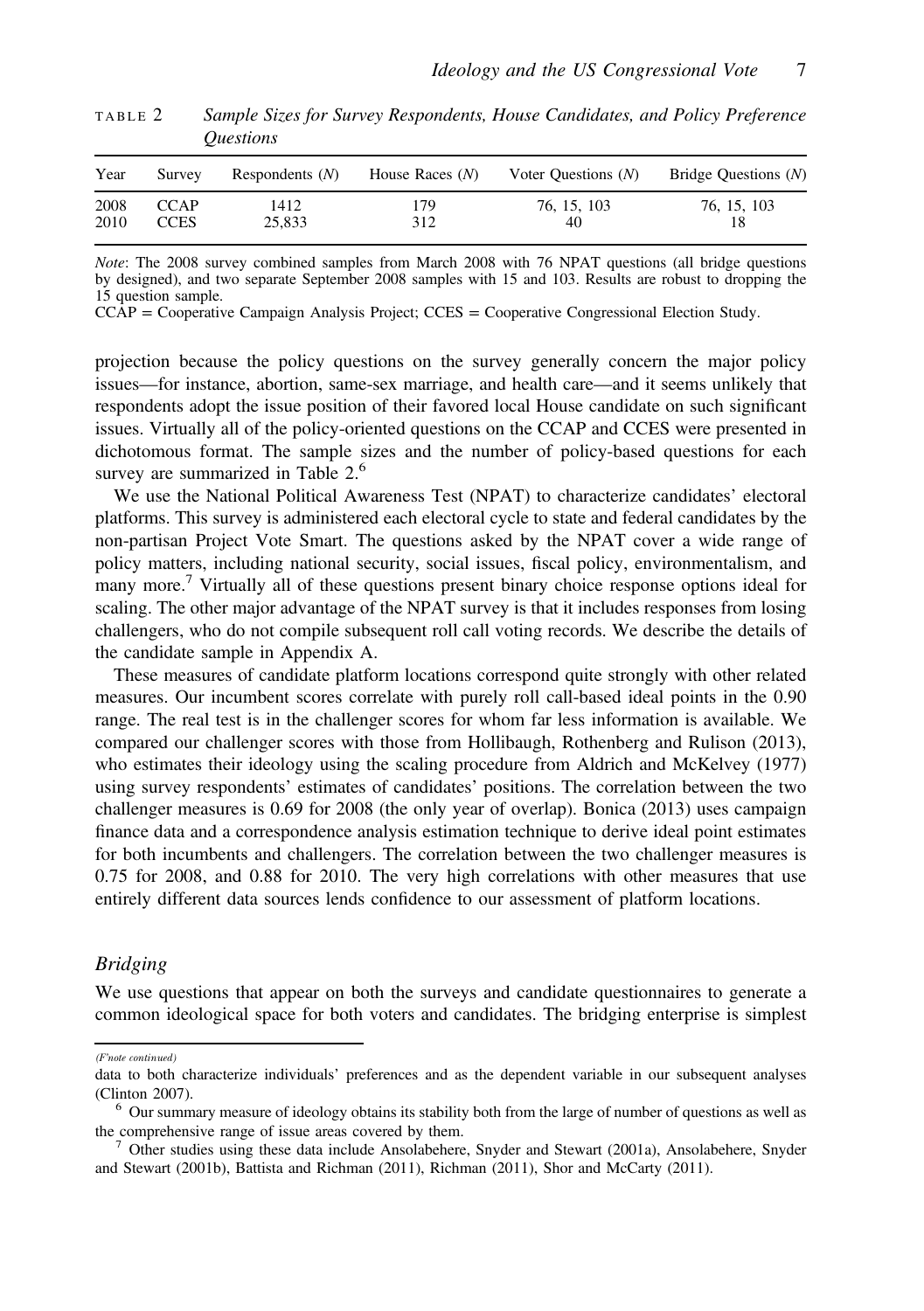for the 2008 CCAP, whose survey instrument we wrote ourselves. We specifically asked our respondents exact replicas of questions from the NPAT survey. Moreover, respondents were asked many dozens of these questions that were under our direct design. In contrast, for the 2010 CCES, we use the substantive similarities between the survey items that appear on the candidate and constituent surveys to generate a common space. Other recent and related work has adopted a similar bridging strategy. For example, Tausanovitch and Warshaw [\(2013](#page-19-0)) use both identical and near-identical policy preference questions to bridge across many of these same surveys.

Questions that are unique to either the candidate or voter surveys do not aid in the bridging enterprise, but they do help us recover more precise estimates of preferences of these actors. The large number of items survey respondents answered ensures that their ideal points are estimated with a high degree of precision, especially compared with other recent work using similar approaches.<sup>8</sup> We employ dozens of such questions for respondents and candidates.

### Estimation

In generating measures of citizen and candidate locations, we follow the approach used in Jessee ([2009,](#page-18-0) [2010](#page-19-0)) and other similar work. Ideal points are estimated using a Bayesian item response model (Jackman [2000;](#page-18-0) Martin and Quinn [2002](#page-19-0); Clinton, Jackman and Rivers [2004](#page-17-0); Jackman [2004](#page-18-0)), in which the model assumes that candidate and citizen preferences are characterized by quadratic utility functions with normally distributed errors, and that these errors are independent across both individuals and roll calls.<sup>9</sup> Each individual *i* decides whether to express support for  $(y_{ij} = 1)$  or opposition to  $(y_{ij} = 0)$  each survey item j. This specification results in a probit model,  $P(y_{ij} = 1) = (\beta_j x_i - \alpha_j)$ , where  $\beta_j$  is an item discrimination parameter that indicates how well item j distinguishes liberals and conservatives,  $\alpha_i$  the item difficulty parameter that describes the location of a respondent who is indifferent between supporting and opposing the proposal in item  $i$ , and  $x_i$  corresponds to candidate or citizen  $i$ 's ideal point. The joint density of latent ideology and all model parameters  $\alpha_j$ ,  $\beta_j$ , and  $x_i$  are estimated from the data. $10$ 

For each respondent survey, we estimated unidimensional ideal point models using the survey data for both candidates and constituents. The estimated ideal points appear to characterize candidate and citizen preferences quite well. The overall classification success as well as the aggregate proportionate reduction in error  $(APRE)^{11}$  for the joint estimation are quite comparable with that of Congress. Moreover, the improvement in fit afforded by a second dimension is minimal, and in common with recent work we henceforth rely on a single dimension.

<sup>8</sup> For instance, Jessee [\(2009\)](#page-18-0) estimates survey respondent ideal points using 15 items, while Jessee [\(2010](#page-19-0)) employs ten items and Bafumi and Herron ([2010\)](#page-17-0) use an average of 16 items/respondent.<br><sup>9</sup> Estimation is done with the pscl package (Jackman [2011](#page-18-0)) in R.<br><sup>10</sup> Repeated iterations of the Markov chain Monte Carlo algorithm gen

posterior density of the latent traits, which characterizes the full distribution of each of the model parameters. The model is first run without imposing any identifying restrictions on the parameter estimates. Post-processing then constrains the estimates to have mean 0 and unit variance. We reflect the data as needed, so that negative ideal points represent more liberal candidates/respondents, and positive ideal points reflect more conservative candidates/respondents.<br> $11$  The APRE measures the improvement in classification relative to a null model where all votes are cast for

the winning side. This is a more realistic benchmark than classification success, where even the naive model can do well on.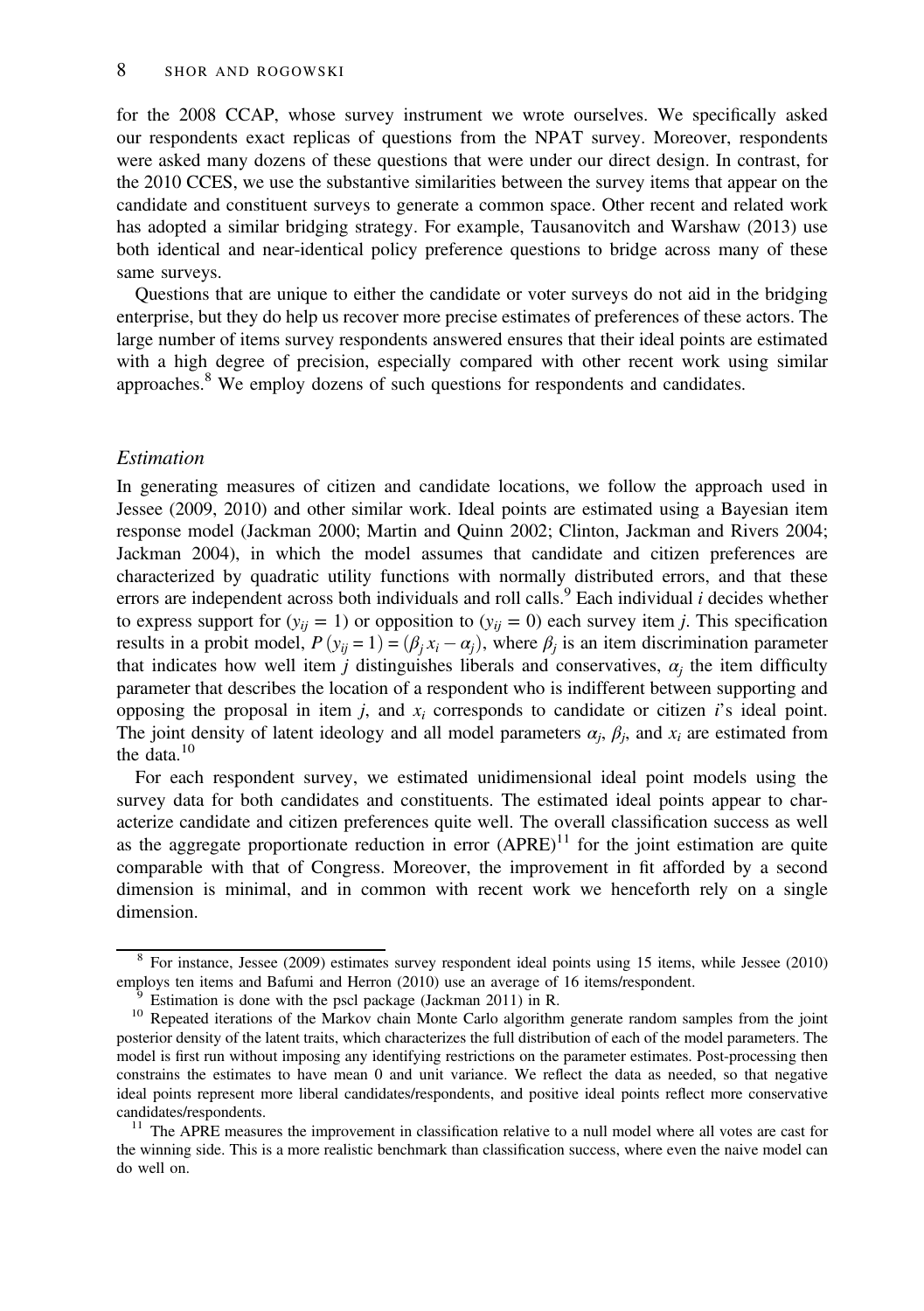A key assumption for the bridging enterprise to work is that respondent and candidate issue positions lie on a common dimension. To evaluate the reasonableness of this assumption, we adopt a technique from Jessee ([2009\)](#page-18-0). We conduct two separate analyses for each of the two surveys. In the first, we scale individual respondents alone, and then compare them with estimates from the joint respondent–candidate scaling. In the second, we scale candidates alone, and then compare them with the joint scaling estimates. If candidates' positions were structured very differently from those of individuals, we would expect attenuated relationships between scores from the two estimations. In fact, however, the scores are nearly identical: the average correlation between the two is above 0.98 for candidates, and above 0.96 for respondents; nearly exactly what Jessee [\(2009](#page-18-0)) finds. In combination, these checks provide confidence that we have appropriately characterized the preferences for both candidates and constituents, and that these measures for both sets of actors can be directly compared.

# Evaluating the Common Space Estimates

Before proceeding, we assess the relationship between our estimated common space ideal points for individuals with other indicators widely used to measure citizen preferences—namely, self-reported ideology and partisanship. While we expect there to be some relationship between these measures, we anticipate that these relationships are far from perfect. After all, our key claim in generating these estimates is that the use of dozens of policy items to generate measures of citizen ideology allows us a more unobstructed and error-free view of citizens' preferences. As such, we would expect that the correlations between our measures and other more widely used indicators are attenuated due to increased measurement error in the former set of variables.<sup>12</sup> Indeed, the average correlation of our ideal points with a three-item party identification question is 0.61, and with the five-item ideological self-placement question at 0.60.

Descriptively, the common space estimates comport well with basic expectations about how preferences are distributed within the electorate, among candidates, and in Congress. Examining candidates elected to the 111th House (using the 2008 NPAT data), for instance, we find that the candidate distribution is bimodal while the distribution of voter preferences is unimodal. There is also considerably more overlap between the two parties in the population, and the tails are fatter.

As a final check before we turn to our analysis of proximity voting, we validate our common space ideal point estimates in standard models of vote choice. In particular, we examine how well our new measures of citizen ideology perform in predicting a vote for the Republican congressional candidate in the respondent's district in the election year in which they were surveyed. The results show that our measure of issue-based ideology vastly outperforms self-identified ideology and rivals partisanship in explaining congressional voting decisions. Thus, even in congressional elections where information is considerably poorer on the issues, ideology—properly measured—is substantively important in individual voting decisions, even relative to partisanship. This was obscured with the more traditional measure of ideology.

Yet such models, while suggestive of the utility of better ideological measures, miss something major. Measurement error is the lesser problem for our measures. The larger one, which ideological indices cannot do much about, is the common scale problem. They do not incorporate any information about the ideology of the candidates and thus these models do not allow us to examine proximity voting. We now turn to those tests.

<sup>&</sup>lt;sup>12</sup> On the other hand, a very weak relationship would make us suspicious of our new measures.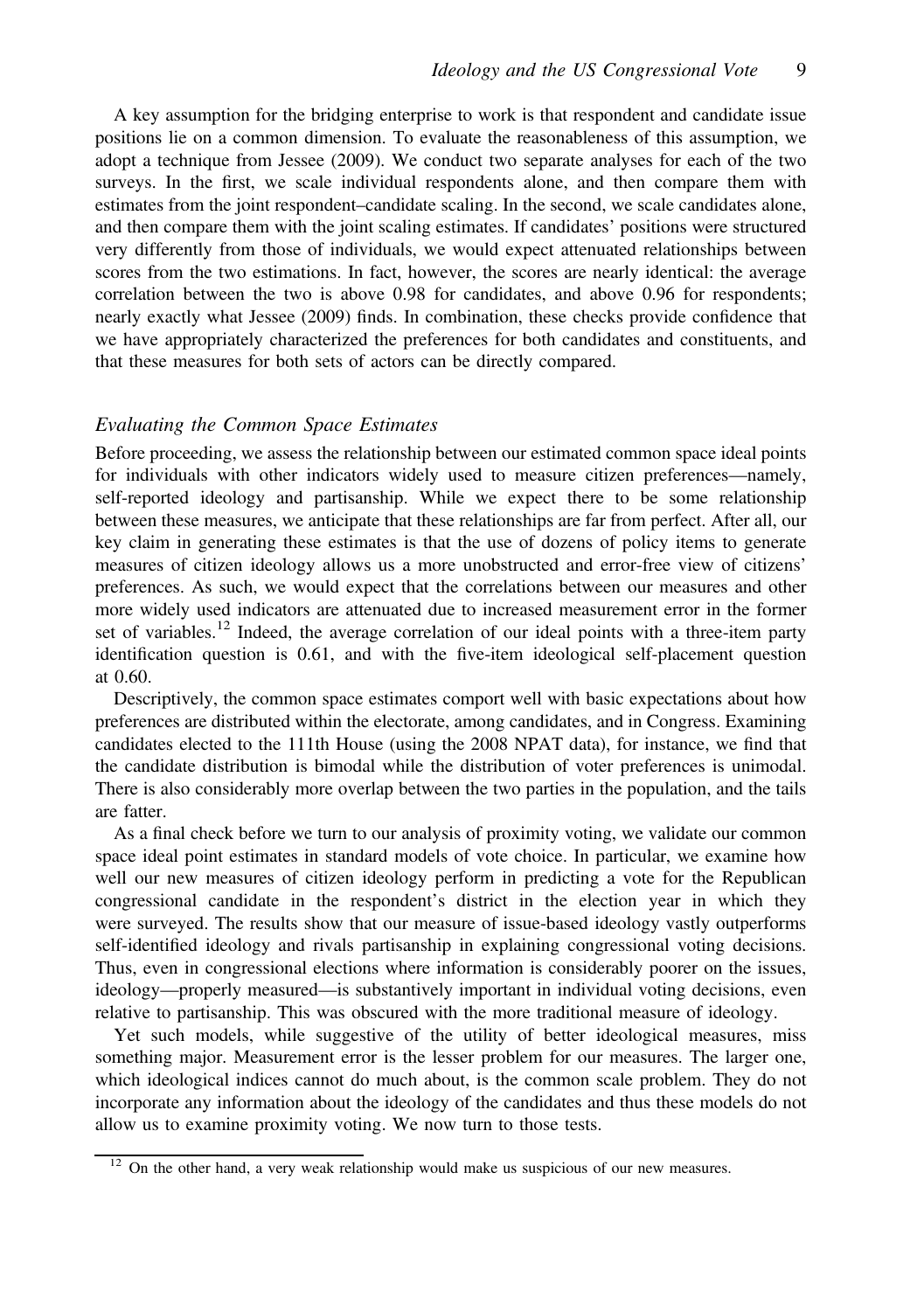#### EMPIRICAL STRATEGY

Our common space estimates for candidates and citizens enable us to characterize the spatial proximity between each respondent and the pair of House candidates in her district. Proximity voting predicts that the probability that a citizen supports the Republican candidate increases in the proximity advantage held by the Republican candidate relative to the Democratic candidate. Or, returning to the formalization we introduced above, the probability of a Republican vote should increase as  $|x_{ij} - x_j^D| - |x_{ij} - x_j^R|$  gets larger. For negative values of this quantity, we expect voters to be more likely to support the Democratic candidate, and we expect voters to be more likely to support the Republican candidate for positive values.

The dependent variable is whether respondents reported voting for the Republican House candidate. From the formalization above, we constructed a variable, Republican spatial advantage, which characterizes the extent to which the Republican candidate is more spatially proximate to the voter than the Democratic candidate. We constructed these variables using both linear and quadratic loss functions to characterize voter utilities, and found that both characterizations yielded identical results. For ease of presentation we present the results using the linear loss characterization. Thus, to the extent that spatial proximity plays a role in vote choice, we expect coefficient estimates for Republican spatial advantage to be positively signed.

We characterize the level of electoral competitiveness with an indicator for whether the Cook Political Report characterized each congressional election as a "toss-up" race in the report issued closest to September 1 of that year.<sup>13</sup> We also collected data on campaign spending by the campaigns from the Federal Election Commission (FEC). Using the FEC data, we calculated the level of total spending (in millions of nominal dollars) and the degree of spending parity, which is measured by the absolute value of the difference between the Republican candidate's share of district spending and 0.50. If both campaigns spent similar amounts of campaign funds, this variable would have a value close to 0; however, as one candidate enjoys a spending advantage over the other, this variable increases, to a maximum of  $0.50$ .<sup>14</sup>

To examine how electoral competitiveness and campaign spending condition the importance of spatial proximity, we estimate a logistic regression of vote choice on Republican spatial *advantage*, each of the indicators for these factors, and the interaction between each of these factors and *Republican spatial advantage*. If congressional voters make decisions using the proximity rule, then we expect the coefficient for Republican spatial advantage to be positive and large in magnitude. The signs on the interaction terms, therefore, characterize the extent to which these factors strengthen or attenuate the relationship between spatial proximity and vote choice. For instance, positive values of the interaction term between Republican spatial advantage and the toss-up variable would indicate that spatial proximity is more strongly

<sup>&</sup>lt;sup>13</sup> We use this in place of the margin of victory because this latter indicator is technically a "post-treatment" measure and could only be known after individuals had cast their votes. We prefer the "toss-up" indicator to other alternative measures, such as the margin of victory in the prior election, because of idiosyncratic factors, both locally and nationally, that may have been important in the prior election but did not play a role in the 2008 or 2010 elections. However, we note that we have obtained substantively similar results to those reported here

<sup>&</sup>lt;sup>14</sup> We recognize that an extensive literature in political science investigates the strategic nature of campaign spending, which has led many scholars to study its relationship with election outcomes using strategies such as instrumental variables (e.g., Gerber [1998\)](#page-18-0). However, we follow other research that studies how campaign spending is associated with the ways citizens experience political campaigns (Coleman and Manna [2000;](#page-18-0) Coleman 2001) and include the level of spending in the current election year. We note, though, that all our substantive results hold when we use spending data from the prior election.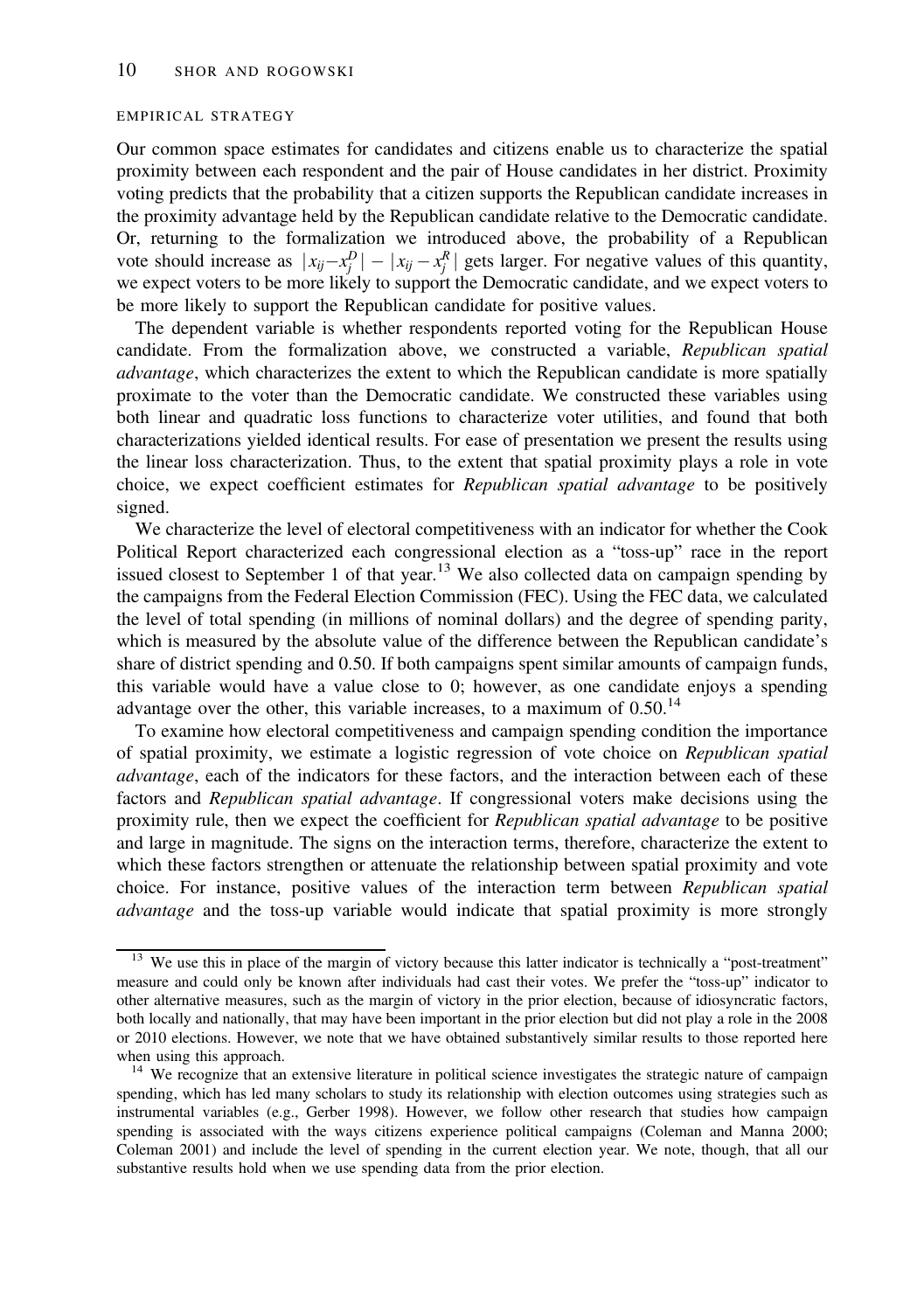associated with vote choice in competitive elections, while negative values would indicate that the association between spatial proximity and vote choice decreases in more competitive elections. In all models, we include controls for partisanship and the incumbent's partisanship (+1 if Republican incumbent; − 1 if Democratic incumbent; 0 if open seat). We used survey weights so the results are generalizable to the US population. To account for intra-district correlations in the error terms, we clustered all standard errors on congressional districts.

#### RESULTS

We begin first by examining voters' use of spatial proximity in congressional elections. To do so, we estimated a simple model of vote choice as a function of Republican spatial advantage and controls for respondent and incumbent partisanship. We then examined to what degree spatial proximity is conditioned by partisanship by interaction Republican spatial advantage with respondent partisanship.<sup>15</sup> The results for both 2008 and 2010 are shown in [Table 3.](#page-12-0)

The estimates in column (1) are from a simple model that contains only *Republican spatial advantage* and measures of respondent and incumbent partisanship as covariates. Even when controlling for these partisan factors, however, the results show that Republican spatial *advantage* is strongly and positively associated with vote choice. Respondents with spatial locations more proximate to the Republican candidate (relative to the Democratic candidate) are increasingly more likely to have voted for the Republican candidate. At the same time, Republican identifiers are substantially more likely than either Democrats or Independents (the omitted category) to support Republican candidates, and Democratic identifiers are substantially more likely than either Republicans or Independents to oppose Republican candidates. Though the coefficients are not directly comparable across models, note that the relationship between the spatial advantage predictor and the other predictors is quite consistent across years.

The models in column (2) explore these relationships in greater detail to examine the extent to which congressional vote choices exhibit partisan bias. Republican spatial advantage again is positive and statistically significant in both election years, indicating that Independent voters (the omitted category) make voting decisions that are strongly associated with spatial proximity vis-à-vis the candidates. The coefficients for the interaction between Republican spatial advantage and the indicators for Republican and Democratic identifiers, however, are all negative across both election years, suggesting that both Republicans and Democrats make voting decisions that are less sensitive to relative changes in the positioning of the candidates. However, only the coefficient on the Democratic interaction is borderline statistically significant  $(at p < 0.10).$ 

Interestingly, then, the results produce less solid evidence of partisan bias in congressional elections than other researchers have found in the context of presidential elections (Jessee [2009;](#page-18-0) Jessee [2010\)](#page-19-0). This finding is also somewhat surprising because partisans are usually regarded as more politically informed and interested than non-partisans, and thus partisans may have been expected to exhibit *greater* responsiveness than Independents. At the same time, however, we note that, consistent with findings shown in Joesten and Stone [\(2014](#page-19-0)), partisans vote for the more proximate candidate at greater rates than Independents.

The substantive results of the models shown in column (2) above are displayed in [Figure 1](#page-12-0). The plotted curves show the predicted probability of voting for the Republican congressional candidate over the range of values of Republican spatial advantage. Republican identifiers are plotted in red, Democratic identifiers are plotted in blue, and Independents are plotted in black.

<sup>&</sup>lt;sup>15</sup> Following Keith et al. [\(1992](#page-19-0)), "leaners" are classified as partisans.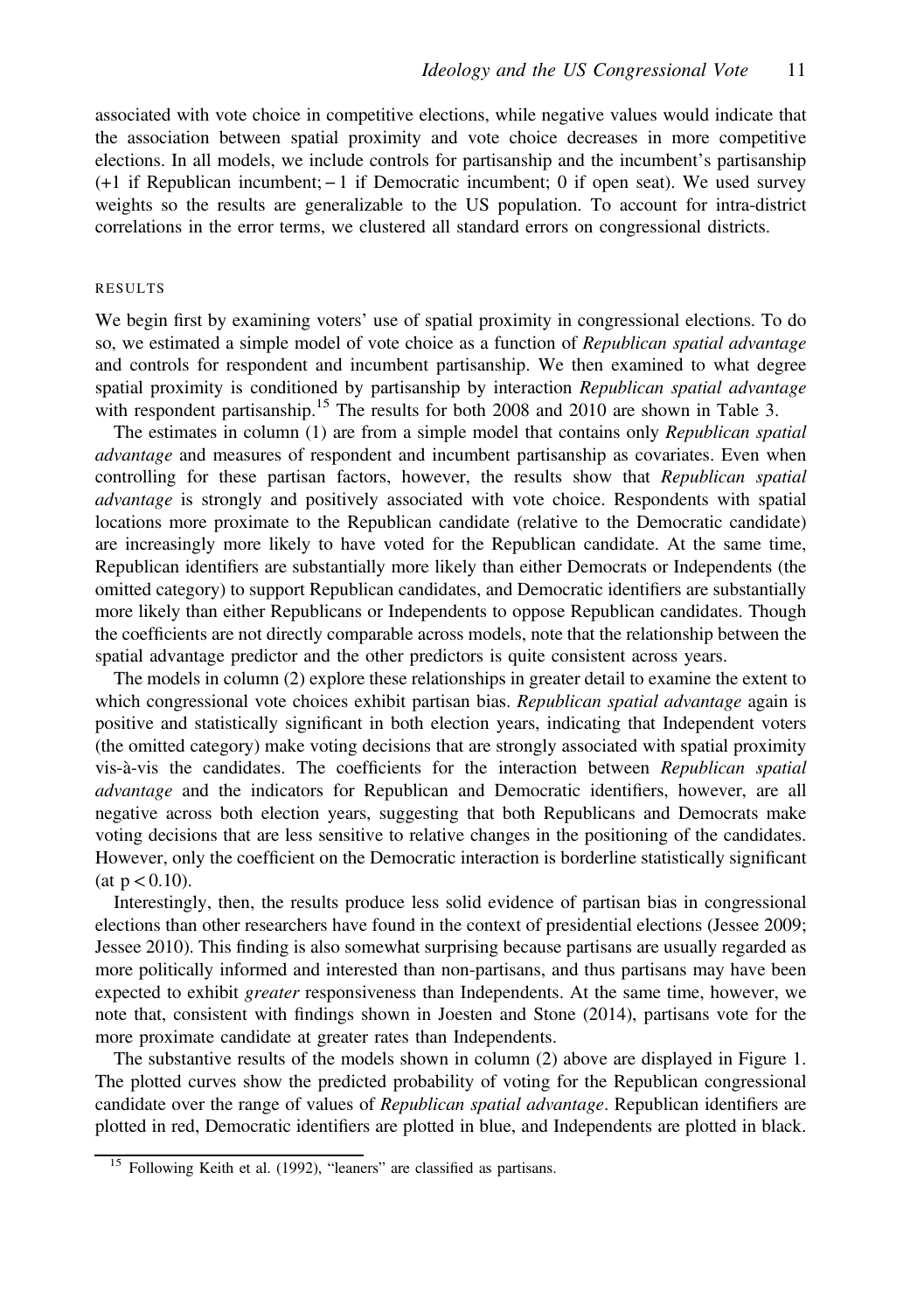|                                           | 2008    |         | 2010    |         |  |
|-------------------------------------------|---------|---------|---------|---------|--|
| Independent Variables                     | (1)     | (2)     | (1)     | (2)     |  |
| Republican spatial advantage              | 0.90    | 1.28    | 1.01    | 1.11    |  |
|                                           | (0.14)  | (0.31)  | (0.05)  | (0.09)  |  |
| Republican                                | 2.37    | 2.53    | 2.01    | 1.98    |  |
|                                           | (0.27)  | (0.30)  | (0.10)  | (0.11)  |  |
| Democrat                                  | $-2.71$ | $-2.60$ | $-2.33$ | $-2.42$ |  |
|                                           | (0.29)  | (0.32)  | (0.10)  | (0.12)  |  |
| Republican spatial advantage × Republican |         | $-0.47$ |         | $-0.07$ |  |
|                                           |         | (0.38)  |         | (0.11)  |  |
| Republican spatial advantage × Democrat   |         | $-0.55$ |         | $-0.20$ |  |
|                                           |         | (0.36)  |         | (0.12)  |  |
| Incumbent party $(+)$ = Republican)       | 0.43    | 0.43    | 0.52    | 0.52    |  |
|                                           | (0.12)  | (0.12)  | (0.06)  | (0.06)  |  |
| (Intercept)                               | $-0.08$ | $-0.21$ | 0.90    | 0.94    |  |
|                                           | (0.20)  | (0.24)  | (0.09)  | (0.10)  |  |
| N                                         | 1475    | 1475    | 25,746  | 25,746  |  |
| Clusters                                  | 179     | 179     | 312     | 312     |  |

<span id="page-12-0"></span>TABLE 3 Spatial Proximity, Partisanship, and Vote Choice in House Elections

Note: Entries are logistic regression coefficient and standard errors, clustered by congressional district. The dependent variable is a reported vote for the Republican congressional candidate. Data are weighted to national population parameters.



Fig. 1. Spatial proximity and partisan bias in congressional elections

Note: Plotted points show the predicted probability of voting for the Republican House candidate across the range of values of Republican spatial advantage. Republican identifiers are shown in red, Democratic identifiers are shown in blue, and Independents are shown in black. The vertical lines show the 95 percent confidence intervals.

The dashed lines show the 95 percent confidence intervals. Although the sample sizes are quite different across the two election years, resulting in much larger confidence intervals for 2008 than for 2010, the substantive patterns are quite similar. Republican identifiers are more likely than Democrats and Independents to vote for the Republican House candidate across the entire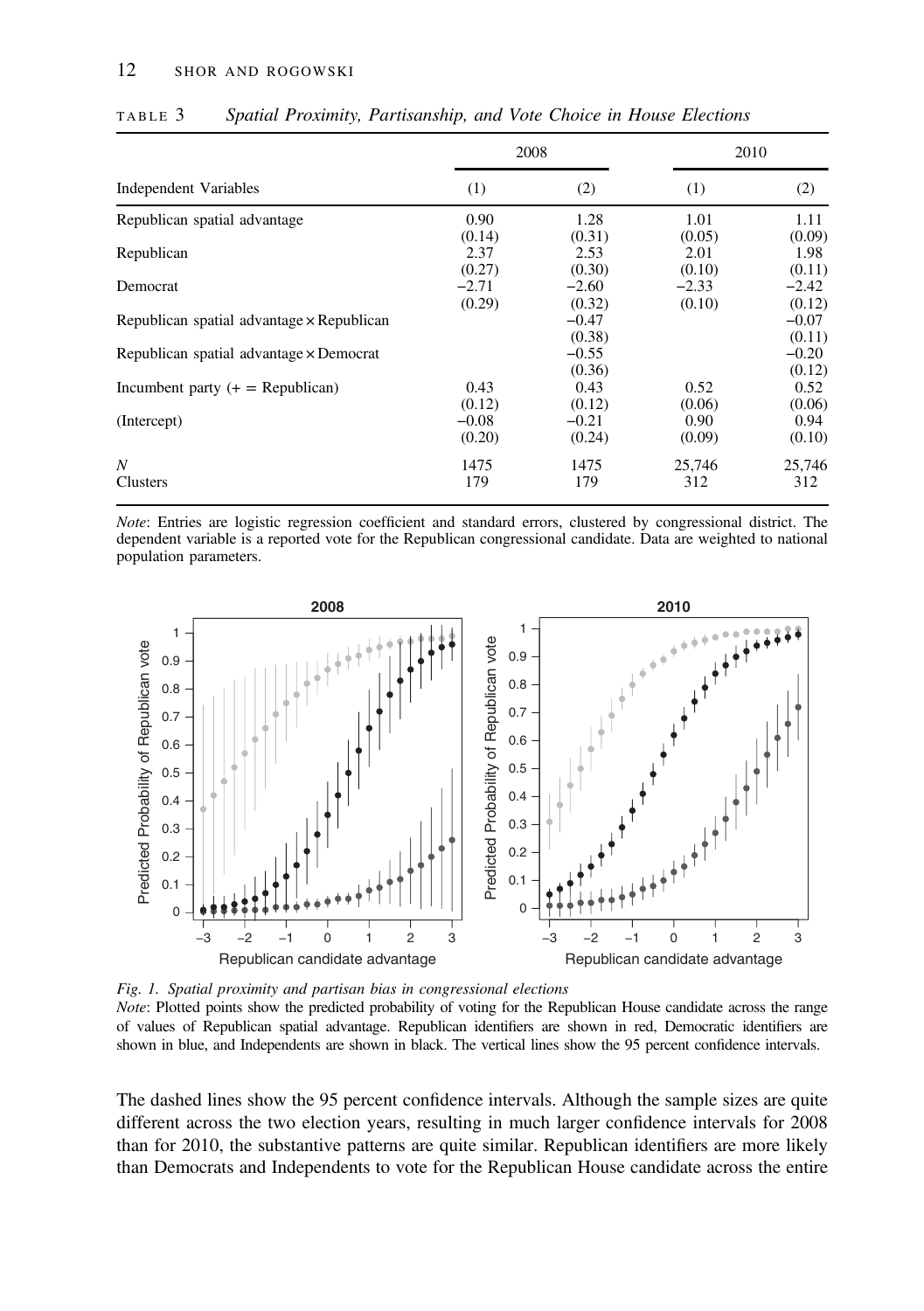range of values of *Republican spatial advantage*, and Democratic identifiers are more likely than Republican and Independents to vote for the Democratic House candidate for any value of Republican spatial advantage. Independents, meanwhile, appear to make voting decisions that are most consistent with the proximity model. Though the intercept shifts for Independents between 2008 and 2010—reflecting the heavy Republican wave in the 2010 midterm elections—the slope is considerably steeper for Independents than it is for either partisan group, indicating that Independents' vote choices are most responsive to differences in the relative ideological positions of the candidates. For instance, compare the predicted probabilities of supporting the Republican candidate in the 2010 election among Republicans, Democrats, and Independents. When the Republican candidate's spatial advantage changes from −1 to +1, the predicted probability of voting for the Republicans increases from about 0.87 to 0.98 among Republican identifiers, and from 0.08 to 0.36 among Democratic identifiers. Among Independents, however, the predicted probability increases from 0.46 to 0.89. While it is the case that partisans and Independents both vote based on proximity, it is the latter that is of more interest, since they are more likely to switch their vote.<sup>16</sup> Note that the predicted probabilities show a starker difference between partisans and independents than what appears in [Table 3](#page-12-0), particularly for Republicans. In summary, the evidence is suggestive of a stronger relationship for Independents, but the number of observations of Independents relative to partisans does not give us enough power to make stronger claims.

We next use this approach to study the extent to which electoral competitiveness and campaign spending conditions the importance of spatial proximity for vote choice.<sup>17</sup> For both 2008 and 2010, we estimate versions of the same models, in which we interact Republican spatial advantage with the competitiveness of the election (column 1), total spending in millions (column 2), and the imbalance between candidates in the amount of spending (column 3). The results are shown in [Table 4](#page-14-0).

Recall first that the coefficients cannot be directly compared across models or years. However, the patterns are strongly consistent across the two different election years. Column (1) report results that focus on how electoral competitiveness conditions the use of spatial proximity. The main effect for *Toss-up district* is not statistically significant in either election year, indicating no systematic relationship between the level of electoral competitiveness and vote choice. However, in both election years the interaction term is positive and large in magnitude, indicating that the relationship between spatial proximity and vote choice increases in more competitive elections. This interaction term is statistically significant for 2010, but not for 2008; however, the considerably smaller sample size in 2008 is a likely factor.

Column (2) shows the results for how campaign spending conditions the use of spatial proximity for vote choice. Across both election years, the main effect of campaign spending is

<sup>&</sup>lt;sup>16</sup> In other words, it simply is less common that a candidate from the opposite party will have a sufficiently large proximity advantage to lead partisans to cross party lines.<br><sup>17</sup> We recognize that studying the relationship between campaign spending and election outcomes is fraught

with endogeneity. We have attempted to address this concern in supplementary analyses where we instrumented for campaign spending in the current election using spending patterns in the previous election. However, this approach has important limitations of its own. First, to the extent that spending in the previous election is correlated with the same factors that produce endogeneity between election outcomes and spending in the current election, this approach is subject to some of the same biases. Second, to our knowledge, standard methods of instrumental variables analyses do not permit the use of survey weights, which thus limits our ability to incorporate other sources of information that are important for our estimation. However, in performing these analyses, we find consistent patterns with the results reported below, although the results for our key interaction terms fall short of statistical significance. The tables of results are available in the online supplementary appendix.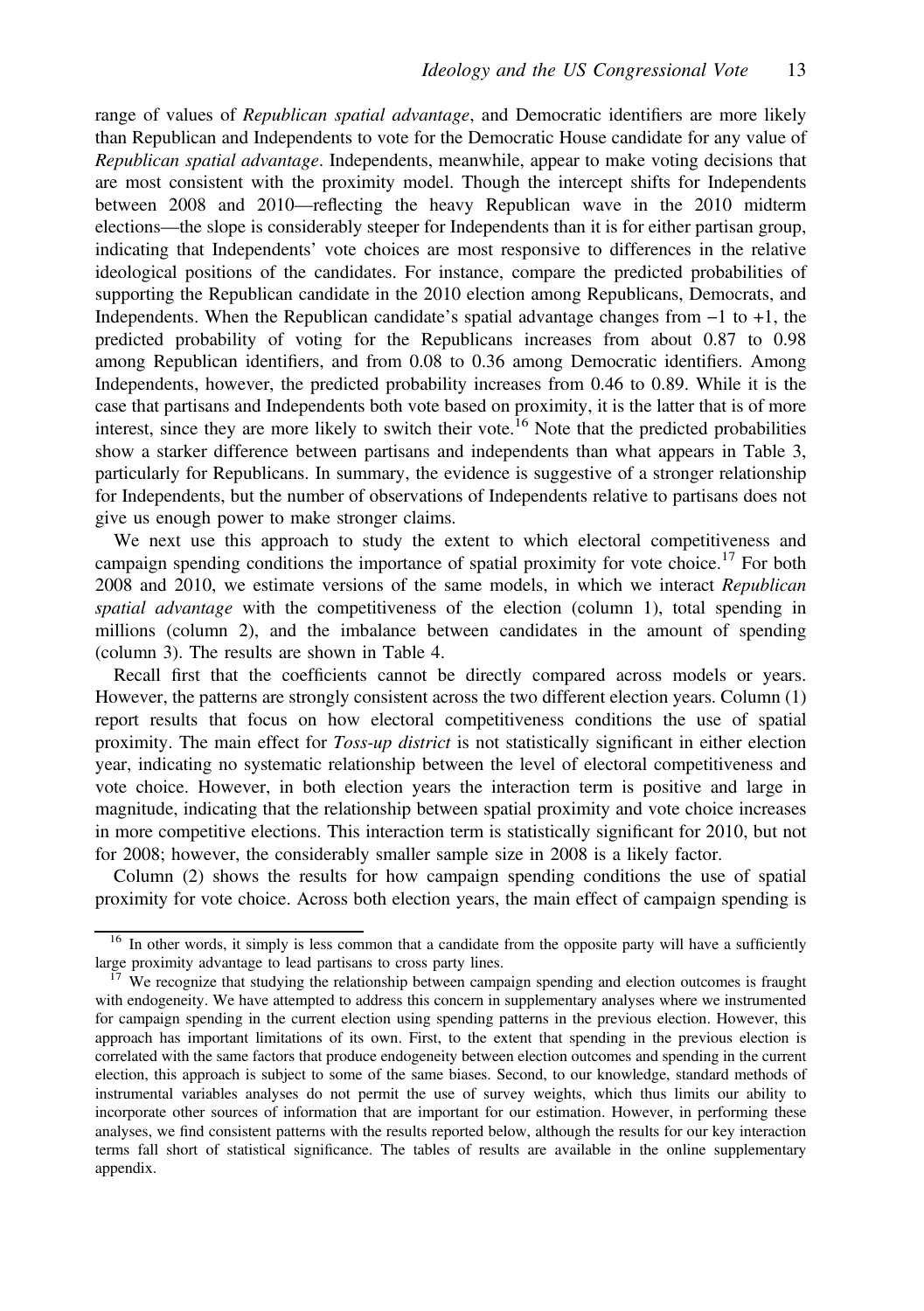|                                                          |                | 2008           |                   |                | 2010           |                   |
|----------------------------------------------------------|----------------|----------------|-------------------|----------------|----------------|-------------------|
| Independent Variables                                    | (1)            | (2)            | (3)               | (1)            | (2)            | (3)               |
| Republican spatial advantage                             | 0.83           | 0.52           | 1.97              | 1.00           | 0.87           | 1.26              |
|                                                          | (0.15)         | (0.20)         | (0.34)            | (0.05)         | (0.09)         | (0.09)            |
| Toss-up district                                         | $-0.45$        | $-0.18$        | $-0.23$           | 0.16           | $-0.02$        | $-0.03$           |
|                                                          | (0.45)         | (0.47)         | (0.46)            | (0.18)         | (0.17)         | (0.17)            |
| Total campaign spending (millions)                       | $-0.05$        | $-0.13$        | $-0.06$           | 0.01           | 0.05           | 0.01              |
|                                                          | (0.11)         | (0.13)         | (0.12)            | (0.04)         | (0.05)         | (0.04)            |
| Spending imbalance                                       | 0.07           | 0.05           | 0.80              | $-0.72$        | $-0.75$        | $-1.10$           |
|                                                          | (0.93)         | (0.96)         | (1.07)            | (0.40)         | (0.41)         | (0.43)            |
| Republican spatial advantage x toss-up district          | 0.84<br>(0.37) |                |                   | 0.39<br>(0.12) |                |                   |
| Republican spatial advantage x total campaign spending   |                | 0.23<br>(0.08) |                   |                | 0.08<br>(0.03) |                   |
| Republican spatial advantage $\times$ spending imbalance |                |                | $-2.86$<br>(0.86) |                |                | $-0.72$<br>(0.29) |
| Republican                                               | 2.41           | 2.43           | 2.43              | 1.98           | 1.97           | 1.97              |
|                                                          | (0.27)         | (0.27)         | (0.27)            | (0.10)         | (0.10)         | (0.10)            |
| Democrat                                                 | $-2.75$        | $-2.74$        | $-2.78$           | $-2.34$        | $-2.33$        | $-2.33$           |
|                                                          | (0.28)         | (0.29)         | (0.29)            | (0.10)         | (0.10)         | (0.10)            |
| Incumbent party $(+)$ = Republican)                      | 0.44           | 0.44           | 0.44              | 0.52           | 0.52           | 0.52              |
|                                                          | (0.12)         | (0.12)         | (0.12)            | (0.08)         | (0.08)         | (0.08)            |
| (Intercept)                                              | 0.01           | 0.11           | $-0.27$           | 1.10           | 1.05           | 1.24              |
|                                                          | (0.51)         | (0.53)         | (0.59)            | (0.18)         | (0.19)         | (0.19)            |
| N                                                        | 1475           | 1475           | 1475              | 23,990         | 23,990         | 23,990            |
| Clusters                                                 | 179            | 179            | 179               | 288            | 288            | 288               |

<span id="page-14-0"></span>TABLE 4 Electoral Context, Spatial Proximity, and Vote Choice in Congressional Elections

Note: Entries are logistic regression coefficient and standard errors, clustered by congressional district. The dependent variable is a reported vote for the Republican congressional candidate. Data are weighted to national population parameters.

small in magnitude and indistinguishable from 0. However, when evaluating the interaction between Republican spatial advantage and campaign spending, we find consistent results across both election years. The coefficients for the interaction terms are both positive and statistically significant, or very nearly so. The findings here indicate that increased levels of total campaign spending strengthen the relationship between spatial proximity and vote choice. One potential explanation for this finding may be that increased levels of spending are associated with higher levels of information distribution. At the aggregate level, then, these findings suggest that higher levels of campaign spending may generate election outcomes that better reflect the views of voters.

Column (3) shows the results for whether parity in campaign spending conditions the use of spatial proximity. The coefficients on the interaction terms are negative and large in magnitude for both election years. These results indicate that greater disparities in campaign expenditures across competing candidates significantly reduces the association between spatial proximity and vote choice. Thus, while high levels of spending overall may increase the importance of spatial proximity, imbalances in which candidate spends campaign funds appears to have the opposite effect.

Across two election years, spanning both presidential and midterm electoral contexts, and while using different surveys, samples of House candidates, and methods of linking candidate and public preferences, we find that voters tend to support candidates whose platforms most closely resemble their individual policy preferences. Where these preferences come from,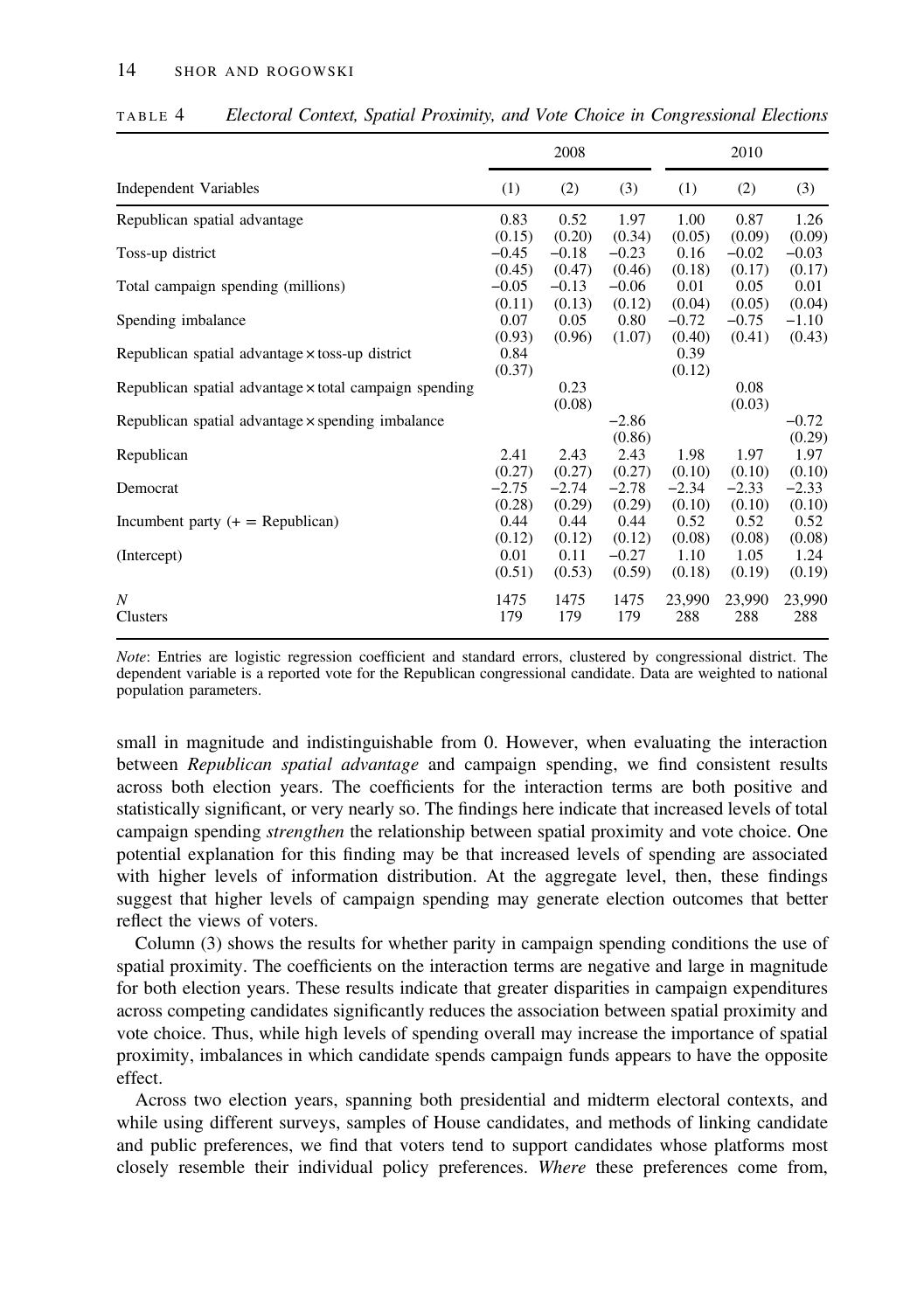however, is less clear. Research on framing and priming suggests that voters may adopt the issue preferences of their preferred candidates. In an electoral system with strong parties where the top-of-the-ticket contest receives considerable attention, it is possible that these priming effects would also influence preferences and voting behavior in down-ballot contests. It seems improbable, however, that this would be the case among voters in US House races. Moreover, if it were the case, we might expect to see an even stronger relationship between issue preferences and candidate choice.

It is also worth discussing what the appropriate standard is for judging the results above. One null hypothesis could be that we would expect the slope for spatial advantage to be 0, because all Republican voters support Republican candidates, all Democratic voters support Democratic candidates, and Independent voters flip a coin between candidates. Indeed, this may have been a fairly accurate characterization at some period in American history, though it would seem to be less the case in contemporary American politics; the correlation between partisanship and ideology is extremely high, which suggests that partisan voting patterns are correlated with ideological voting patterns. Our results indicate that ideology is related to vote choice independent of partisanship, however, while Independent voters—*pure* Independents—do not appear to flip a coin when choosing candidates. Instead, their voting decisions are highly consistent with a simple proximity model of vote choice. Moreover, nearly 11 percent of our sample from the 2008 CCAP and 16 percent of our sample in the 2010 CCES cast ballots for a congressional candidate from party opposite to the presidential candidate they supported in 2008. In spite of the high correlation between partisanship and ideology, voters appear to make meaningful use of both criteria when casting ballots in congressional elections.

#### DISCUSSION AND CONCLUSION

Scholarship on US congressional elections exhibits disagreement about the role of ideology in election outcomes. Candidates are said to fine-tune their campaign platform to maximize their electoral chances, while behavioral studies of voters consistently de-emphasize the role of issues at the ballot box, especially for congressional elections, where voters are thought to be largely innocent of understanding where candidates stand. The confusion comes from trying to piece these two stories together: why would candidates be strategic in using issues that voters largely ignore?

Our findings help resolve this disagreement and show that spatial proximity has a statistically significant and substantively important association with vote choice in US House elections. Though our findings are consistent with Jessee ([2009,](#page-18-0) [2010\)](#page-19-0), our congressional context constitutes a tougher test of the role of ideology in elections. The barrage of media attention and daily updates over the course of presidential campaigns imply that everyone who wants to learn something about the candidates can do so at little cost. But how often do voters get to witness a debate between House candidates? These races rarely make the New York Times, and such candidates are usually not among the guests included on Sunday morning political talk shows. Were there to be a federal election in which ideology matters little, House elections would be the prime suspect.

Though the decisions voters make in these elections are broadly consistent with the predictions of spatial voting models, our analysis uncovers evidence that several important factors—including partisanship, competitiveness, and campaign spending—do play a significant role in conditioning the strength of the relationship between spatial proximity and vote choice. At the individual level, we demonstrate that pure Independents make vote choices that are more consistent with spatial proximity than partisans. This is another surprising finding, given the large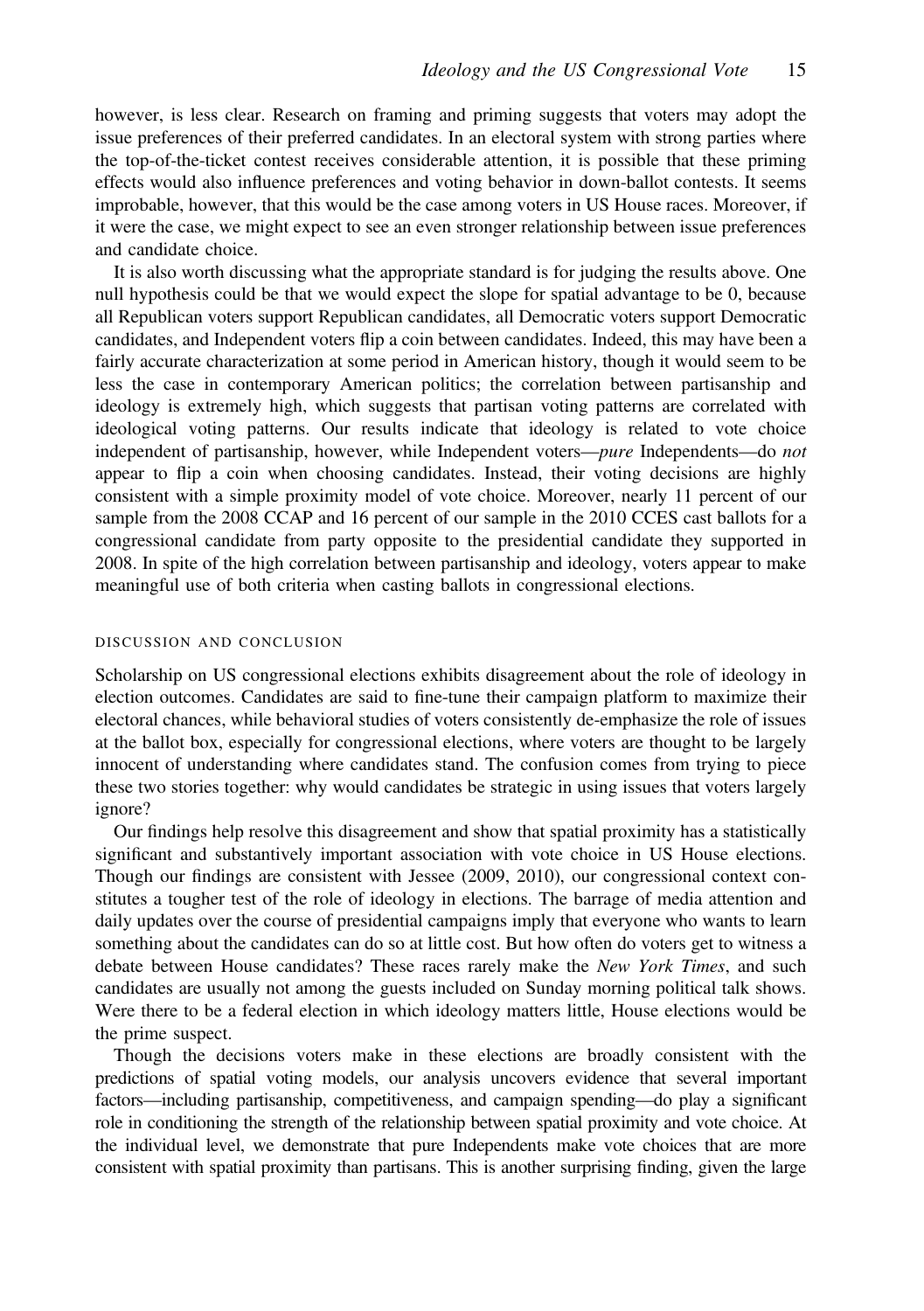<span id="page-16-0"></span>volume of research that casts doubt upon whether independents are "truly independent" and possess the knowledge and capacity to meaningfully discriminate between candidates.

We also find that proximity exerts a stronger influence on vote choices in more competitive races. This finding is reassuring given that competitive races could turn on a small number of pivotal voters' decisions.

Finally, we present a novel set of findings regarding the effect of campaign spending on vote choice. Though many scholars and observers bemoan high levels of campaign spending, we find that campaign spending increases the association between citizen preferences and their candidate of choice. On the other hand, the association between proximity and vote choice is attenuated when campaign spending is highly unbalanced between candidates. High levels of campaign spending, then, might be desirable because it increases information flows (see also Coleman and Manna [2000\)](#page-18-0) so long as campaign resources are distributed reasonably equitably across candidates.

The finding that the strength of proximity voting is correlated with more tightly contested elections has fascinating implications. First, in elections likely to be close, small vote shifts can shift electoral outcomes. This implies that the candidates in these contests, therefore, have increased incentives to advocate policies that reflect district preferences. Thus, these findings indicate that competitive elections may serve to strengthen the linkages between political elites and the mass public, precisely in the most competitive constituencies on which control of Congress frequently revolves.

Using our approach, future research could investigate additional influences, both on the individual and contextual levels, that are also associated with the extent to which voters make decisions based on policy congruence. Given the importance of information for the assumptions embedded in spatial models, additional research is necessary to better understand whether the relationships between citizen preferences and vote choices vary systematically with variation in information access across congressional districts. For example, variation in the competitiveness and quality of available media could conceivably moderate the ability of citizens to vote based on policy differences. Institutional differences across electoral contexts could matter as well, and some reforms might amplify or attenuate the ability of voters to consider issues more centrally. And given the importance of party heuristics, investigation is warranted into quantifying the degree to which the increasingly polarized nature of political parties has affected the use of proximity voting by citizens.

Our findings provide strong evidence for the association between voters' preferences and candidate choice in congressional elections. Though voters may not be encyclopedias about the specific policy positions contained in candidate platforms, many of them do seem to be exposed to sufficient levels of information about the candidates to make reasonably informed decisions, or otherwise are adept at using heuristics that adequately inform their views of the candidates.

#### REFERENCES

- Achen, Christopher. 1975. 'Mass Political Attitudes and the Survey Response'. American Political Science Review 69:1218–23.
- Adams, James. 2001. Party Competition and Responsible Party Government: A Theory of Spatial Competition Based Upon Insights from Behavioral Voting Research. Ann Arbor, MI: University of Michigan Press.
- Adams, James, Samuel Merrill, and Bernard Grofman. 2005. A Unified Theory of Party Competition: A Cross-National Analysis Integrating Spatial and Behavioral Factors. New York: Cambridge University Press.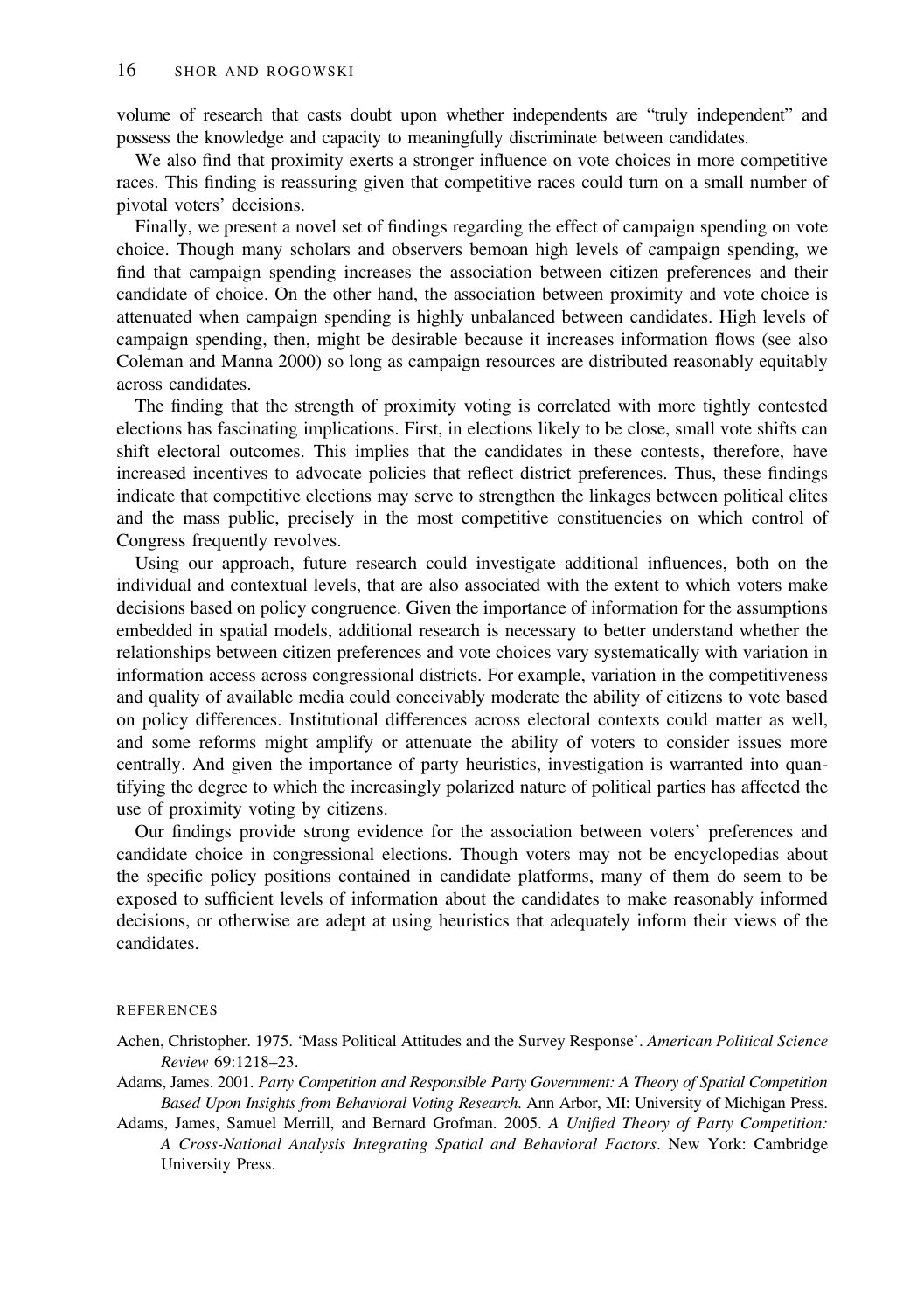- <span id="page-17-0"></span>Adams, James, Samuel Merrill III, Elizabeth N. Simas, and Walter J. Stone. 2011. 'When Candidates Value Good Character: A Spatial Model With Applications to Congressional Elections'. Journal of Politics 73(1):17–30.
- Adams, James, Michael Clark, Lawrence Ezrow, and Garrett Glasgow. 2004. 'Understanding Change and Stability in Party Ideologies: Do Parties Respond to Public Opinion or to Past Election Results?'. British Journal of Political Science 34:589–610.
- Aldrich, John H., and Richard D. McKelvey. 1977. 'A Method of Scaling With Applications to the 1968 and 1972 Presidential Elections'. American Political Science Review 71:111–30.
- Alvarez, R. Michael, and Jonathan Nagler. 1995. 'Economics, Issues, and the Perot Candidacy: Voter Choice in the 1992 Election'. American Journal of Political Science 39:714–44.
- Ansolabehere, Stephen, Jonathan Rodden, and James Snyder. 2008. 'The Strength of Issues: Using Multiple Measures to Gauge Preference Stability, Ideological Constraint, and Issue Voting'. American Political Science Review 102(2):215–32.
- Ansolabehere, Stephen, James Snyder, and Charles Stewart. 2001a. 'Candidate Positioning in U.S. House Elections'. American Journal of Political Science 45(1):136–59.
- Ansolabehere, Stephen, James Snyder, and Charles Stewart. 2001b. 'The Effects of Party and Preferences on Congressional Roll-Call Voting'. Legislative Studies Quarterly 26(4):533–72.
- Ansolabehere, Stephen, James M. Snyder Jr., and Charles Stewart III. 2000. 'Old Voters, New Voters, and the Personal Vote: Using Redistricting to Measure the Incumbency Advantage'. American Journal of Political Science 44:17–34.
- Ansolabehere, Stephen, and Philip E. Jones. 2010. 'Constituents Responses to Congressional Roll-Call Voting'. American Journal of Political Science 54(3):583–97.
- Austen-Smith, David, and Jeffrey S. Banks. 1988. 'Elections, Coalitions and Legislative Outcomes'. American Political Science Review 82(2):405–22.
- Bafumi, Joseph, and Michael C. Herron. 2010. 'Leapfrog Representation and Extremism: A Study of American Voters and their Members in Congress'. American Political Science Review 104(3):519–42.
- Battista, James C., and Jesse Richman. 2011. 'Party Pressure in the US State Legislatures'. Legislative Studies Quarterly 36(3):397–422.
- Benoit, Kenneth, Michael Laver, and Slava Mikhaylov. 2009. 'Treating Words as Data With Error: Uncertainty in Text Statements of Policy Positions'. American Journal of Political Science 53 (2):495–513.
- Berelson, Bernard R., Paul F. Lazarsfeld, and William N. McPhee. 1954. Voting: A Study of Opinion Formation in a Presidential Election. Chicago, IL: University of Chicago Press.
- Bonica, Adam. 2013. 'Ideology and Interests in the Political Marketplace'. American Journal of Political Science 57:294–311.
- Brady, David W., Hahrie Han, and Jeremy C. Pope. 2007. 'Primary Elections and Candidate Ideology: Out of Step With the Primary Electorate?'. Legislative Studies Quarterly 32(1):79–105.
- Brady, Henry E. 1985. 'The Perils of Survey Research: Inter-Personally Incomparable Responses'. Political Methodology 11:269–91.
- Burden, Barry C. 2004. 'Candidate Positioning in U.S. Congressional Elections'. British Journal of Political Science 34:211–27.
- Buttice, Matthew K., and Walter J. Stone. 2012. 'Candidates Matter: Policy and Quality Differences in Congressional Elections'. Journal of Politics 74(3):870–87.
- Campbell, Angus, Philip E. Converse, Warren E. Miller, and Donald E. Stokes. 1960. The American Voter. New York: Wiley.
- Canes-Wrone, Brandice, David W. Brady, and John F. Cogan. 2002. 'Out of Step, Out of Office: Electoral Accountability and House Members' Voting'. American Political Science Review 96(1):127–40.
- Clinton, Joshua, Simon Jackman, and Douglas Rivers. 2004. 'The Statistical Analysis of Roll Call Data'. American Political Science Review 98:355–70.
- Clinton, Joshua D. 2006. 'Representation in Congress: Constituents and Roll Calls in the 106th House'. The Journal of Politics 68(2):397–409.
- Clinton, Joshua D. 2007. 'Lawmaking and Roll Calls'. Journal of Politics 69:457–69.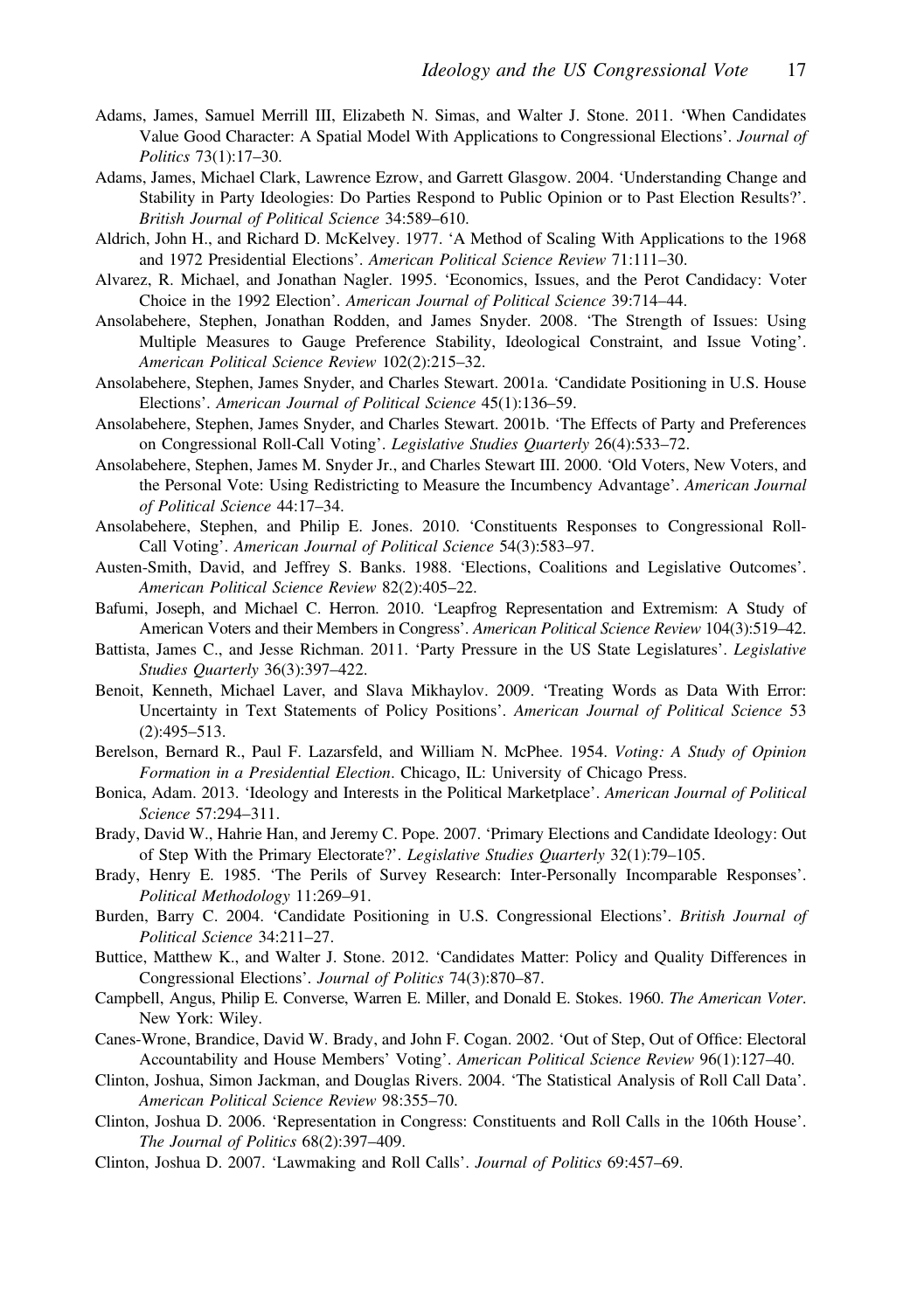- <span id="page-18-0"></span>Coleman, John J., and Paul F. Manna. 2000. 'Congressional Campaign Spending and the Quality of Democracy'. Journal of Politics 62(3):757–89.
- Coleman, John J. 2001. 'The Distribution of Campaign Spending Benefits Across Groups'. Journal of Politics 63:916–36.
- Conover, Pamela J., and Stanley Feldman. 1982. 'Projection and the Perceptions of Candidates' Issue Positions'. Western Political Quarterly 35:228–44.
- Converse, Phillip E. 1964. 'The Nature of Belief Systems in Mass Publics'. In David E. Apter (ed.), Ideology and Discontent, 206–61. New York: Free Press.
- Cover, Albert D. 1977. 'One Good Term Deserves Another: The Advantage of Incumbency in Congressional Elections'. American Journal of Political Science 21:523–41.
- Cox, Gary W., and Jonathan N. Katz. 1996. 'Why Did the Incumbency Advantage in US House Elections Grow?'. American Journal of Political Science 40:478–97.
- Dalager, Jon K. 1996. 'Voters, Issues, and Elections: Are the Candidates' Messages Getting Through?'. Journal of Politics 58:486–515.
- Downs, Anthony. 1957. An Economic Theory of Democracy. New York: Harper and Row.
- Enelow, James M., and Melvin J. Hinich. 1984. The Spatial Theory of Voting: An Introduction. Cambridge: Cambridge University Press.
- Erikson, Robert S. 1971. 'The Advantage of Incumbency in Congressional Elections'. Polity 3(3):395–405.
- Erikson, Robert S., and D. Romero. 1990. 'Candidate Equilibrium and the Behavioral Model of the Vote'. The American Political Science Review 84:1103–126.
- Ezrow, Lawrence. 2007. 'The Variance Matters: How Party Systems Represent the Preferences of Voters'. Journal of Politics 69:182–292.
- Gerber, Alan. 1998. 'Estimating the Effect of Campaign Spending on Senate Election Outcomes Using Instrumental Variables'. American Political Science Review 92(2):401–11.
- Gerber, Elisabeth R., and Jeffrey B. Lewis. 2004. 'Beyond the Median: Voter Preferences, District Heterogeneity, and Political Representation'. Journal of Political Economy 112:1364–383.
- Green, Donald, and Jonathan Krasno. 1988. 'Salvation for the Spendthrift Incumbent: Reestimating the Effects of Campaign Spending in House Elections'. American Journal of Political Science 32(4):884–907.
- Groseclose, Timothy. 2001. 'A Model of Candidate Location When One Candidate has a Valence Advantage'. American Journal of Political Science 45:862–86.
- Hollibaugh, Gary E., Lawrence S. Rothenberg, and Kristin K. Rulison. 2013. 'Does It Really Hurt to Be Out of Step?'. Political Research Quarterly 66:856–67.
- Hurley, Patricia A., and Kim Q. Hill. 1980. 'The Prospects for Issue-Voting in Contemporary Congressional Elections an Assessment of Citizen Awareness and Representation'. American Politics Research 8(4):425–48.
- Jackman, Simon. 2000. 'Estimation and Inference are Missing Data Problems: Unifying Social Science Statistics Via Bayesian Simulation'. Political Analysis 8:307–32.
- Jackman, Simon. 2004. 'Bayesian Analysis for Political Research'. Annual Review of Political Science 7:483–505.
- Jackman, Simon. 2015. pscl: Classes and Methods for R Developed in the Political Science Computational Laboratory. Department of Political Science, Stanford University, Stanford, California. R package version 1.4.9. http://pscl.stanford.edu/.
- Jackman, Simon, and Lynn Vavreck. 2010. 'Primary Politics: Race, Gender, and Partisanship in the 2008 Democratic Primary'. Journal of Elections, Parties, and Public Opinion 20(2): 153–186.
- Jacobson, Gary C. 1978. 'The Effects of Campaign Spending in Congressional Elections'. The American Political Science Review 6(1):469–91.
- Jacobson, Gary C. 1990. 'The Effects of Campaign Spending in House Elections: New Evidence for Old Arguments'. American Journal of Political Science 5(1):334–62.
- Jessee, Stephen A. 2009. 'Spatial Voting in the 2004 Presidential Election'. American Political Science Review 103:59–81.